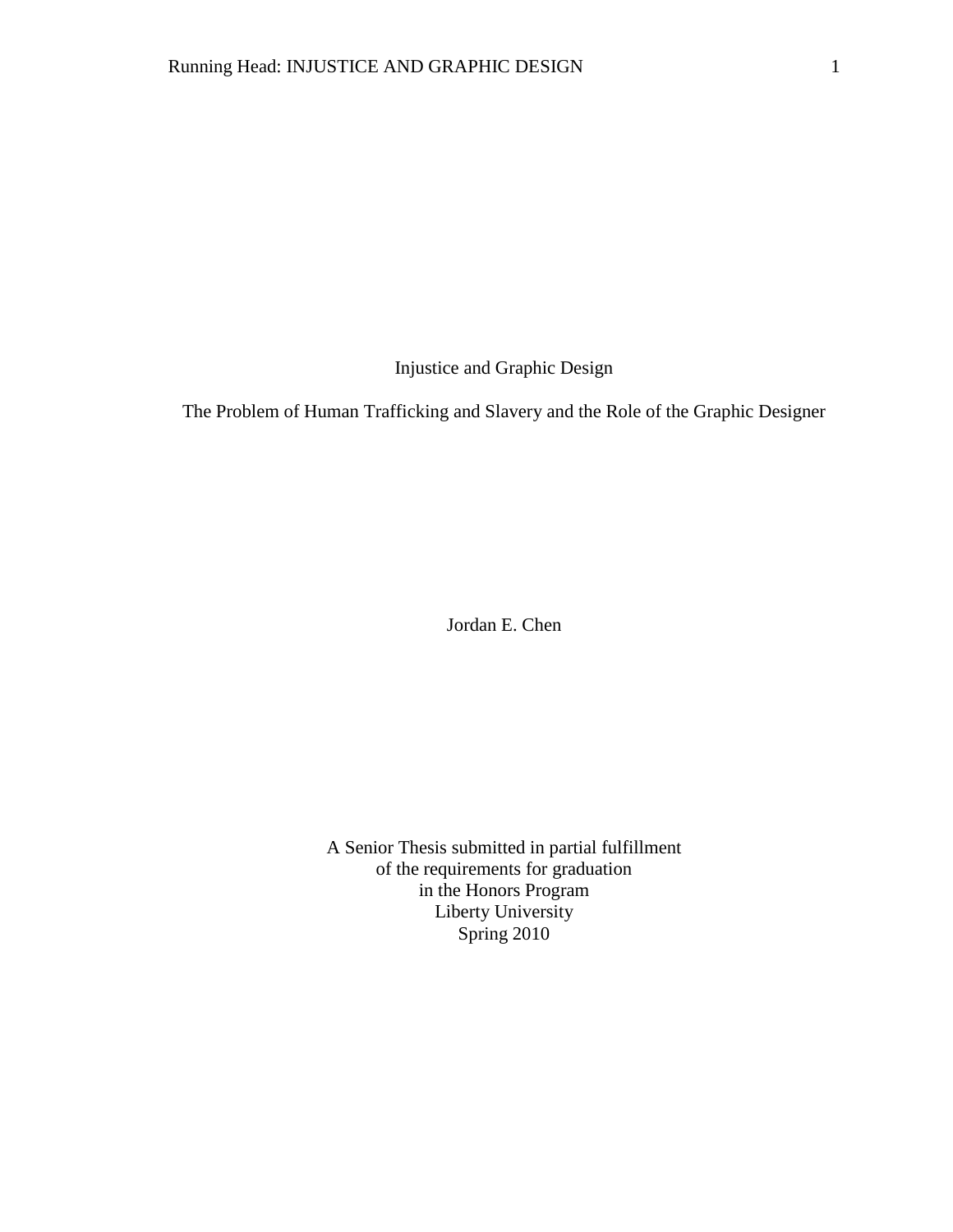Acceptance of Senior Honors Thesis

This Senior Honors Thesis is accepted in partial fulfillment of the requirements for graduation from the Honors Program of Liberty University.

> Todd Smith, MFA Chairman of Thesis

\_\_\_\_\_\_\_\_\_\_\_\_\_\_\_\_\_\_\_\_\_\_\_\_\_\_\_\_\_\_

Cam Davis, MFA Committee Member

\_\_\_\_\_\_\_\_\_\_\_\_\_\_\_\_\_\_\_\_\_\_\_\_\_\_\_\_\_\_

Martin Offield, Ph.D. Committee Member

\_\_\_\_\_\_\_\_\_\_\_\_\_\_\_\_\_\_\_\_\_\_\_\_\_\_\_\_\_\_

Brenda Ayres, Ph.D. Honors Director

\_\_\_\_\_\_\_\_\_\_\_\_\_\_\_\_\_\_\_\_\_\_\_\_\_\_\_\_\_\_

\_\_\_\_\_\_\_\_\_\_\_\_\_\_\_\_\_\_\_\_\_\_\_\_\_\_\_\_\_\_ Date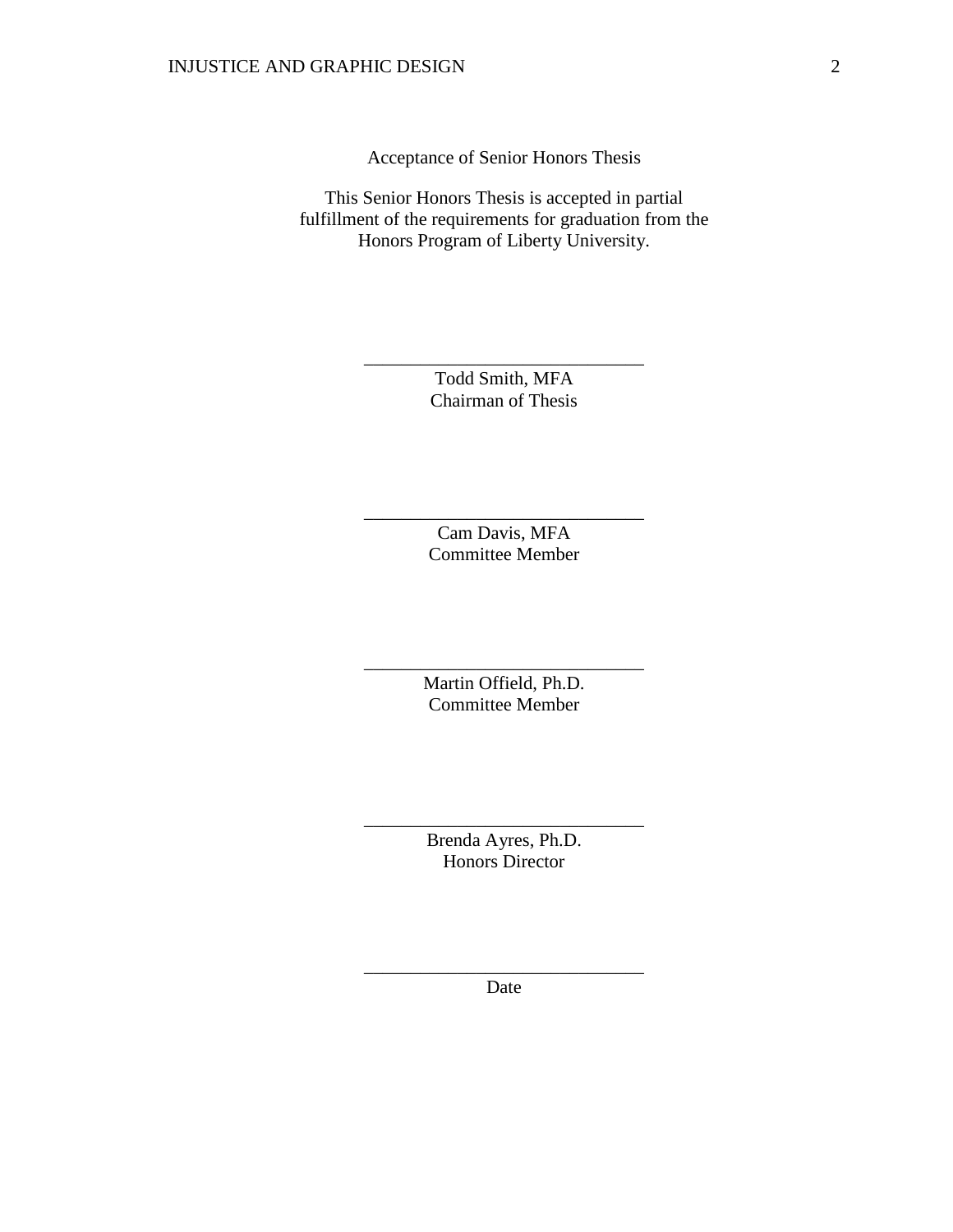#### Abstract

For my senior honors thesis I am creating an advertising campaign for a non-profit organization called Faceless International. Faceless works to rehabilitate victims of human trafficking and also educate children so they are less likely to be tricked into being trafficked and kept as slaves. I am creating a postcard-sized handout, a brochure/poster, an identity package for the director (consisting of a letterhead, envelope, and business card), and a t-shirt. The written portion of my thesis explores the tragedy of human trafficking and discusses why organizations like International Justice Mission and Faceless International are needed in our world today, what we are called to do as Christians, and the design process I use to create the pieces, employing design theories and fundamentals to communicate the message to the intended audience (teenagers and young adults) in the best possible way.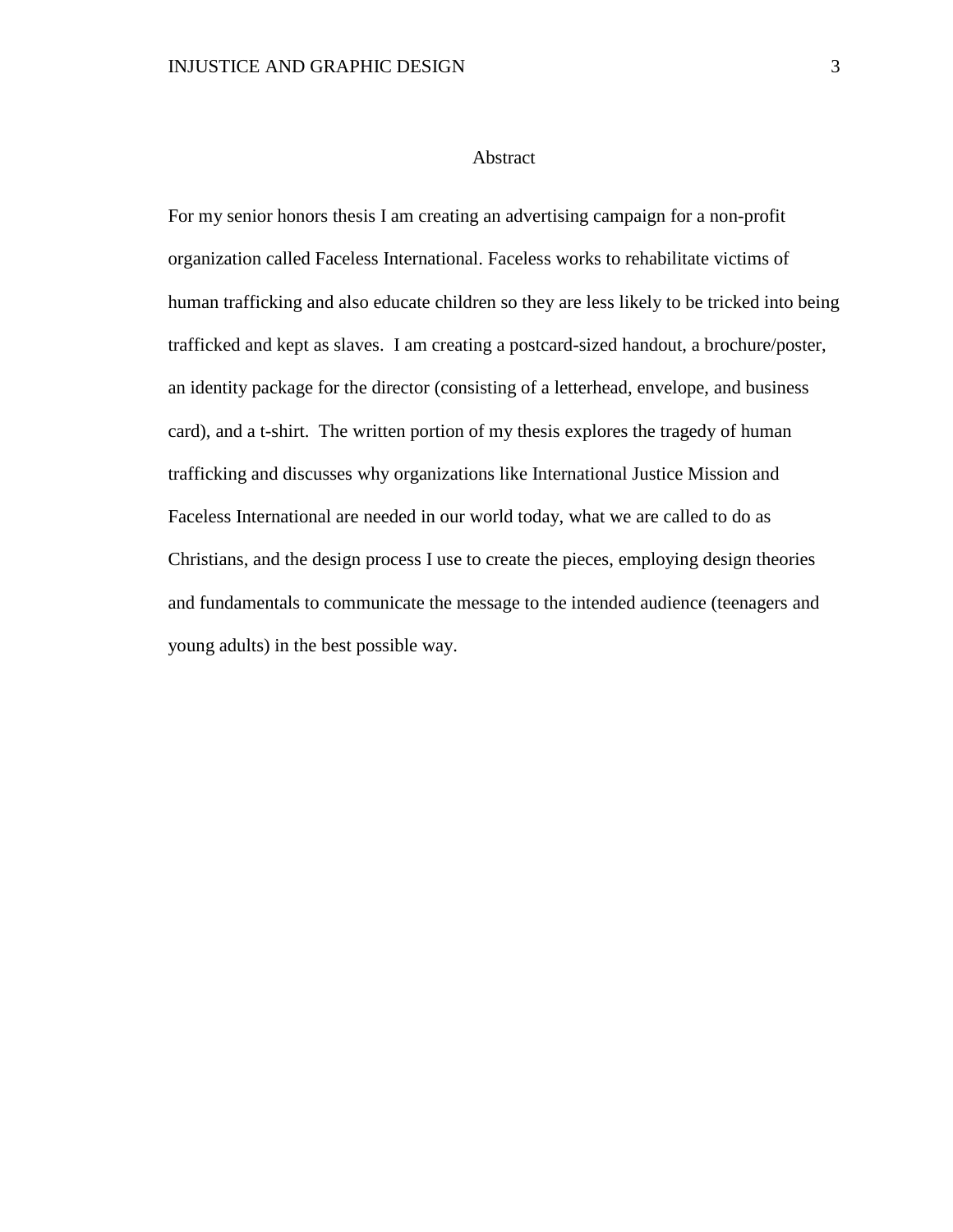## Injustice and Graphic Design

The Problem of Human Trafficking and Slavery and the Role of the Graphic Designer

### **Introduction**

27 million. That is the estimated amount of slaves believed to be in the world today. This is not a thing of the past; it is a very real problem that plagues society in our modern world. Sadly, many are largely unaware of this tragedy.

For my senior honors thesis/project I will be creating an advertising campaign for a non-profit organization that I learned about over the summer while at a mission conference. The organization that I will be working with is called Faceless International, which works with victims of human trafficking and slavery. Their goal is to help rehabilitate people that have suffered abuse, have been removed from trafficking, and help them feel like their lives are finally worthwhile again. For example, a great Website to buy items made by women rescued from trafficking is [www.madebysurvivors.com.](http://www.madebysurvivors.com/) This organization helps "survivors of slavery rebuild their lives after rescue from slavery, with sustainable income, education and help reintegrating into society" (The Emancipation Network, 2009). Faceless International also helps educate children so that they will not be as likely to be tricked into becoming a slave and kept under oppression. I really respect the mission of this organization and that is why I have worked with them on my thesis.

After talking over the phone with Sarah Freeman, the director and co-founder of Faceless International, my first step was to conduct a needs analysis in order to see what would help spread the word about Faceless and human trafficking. I have decided to design the following things for the organization: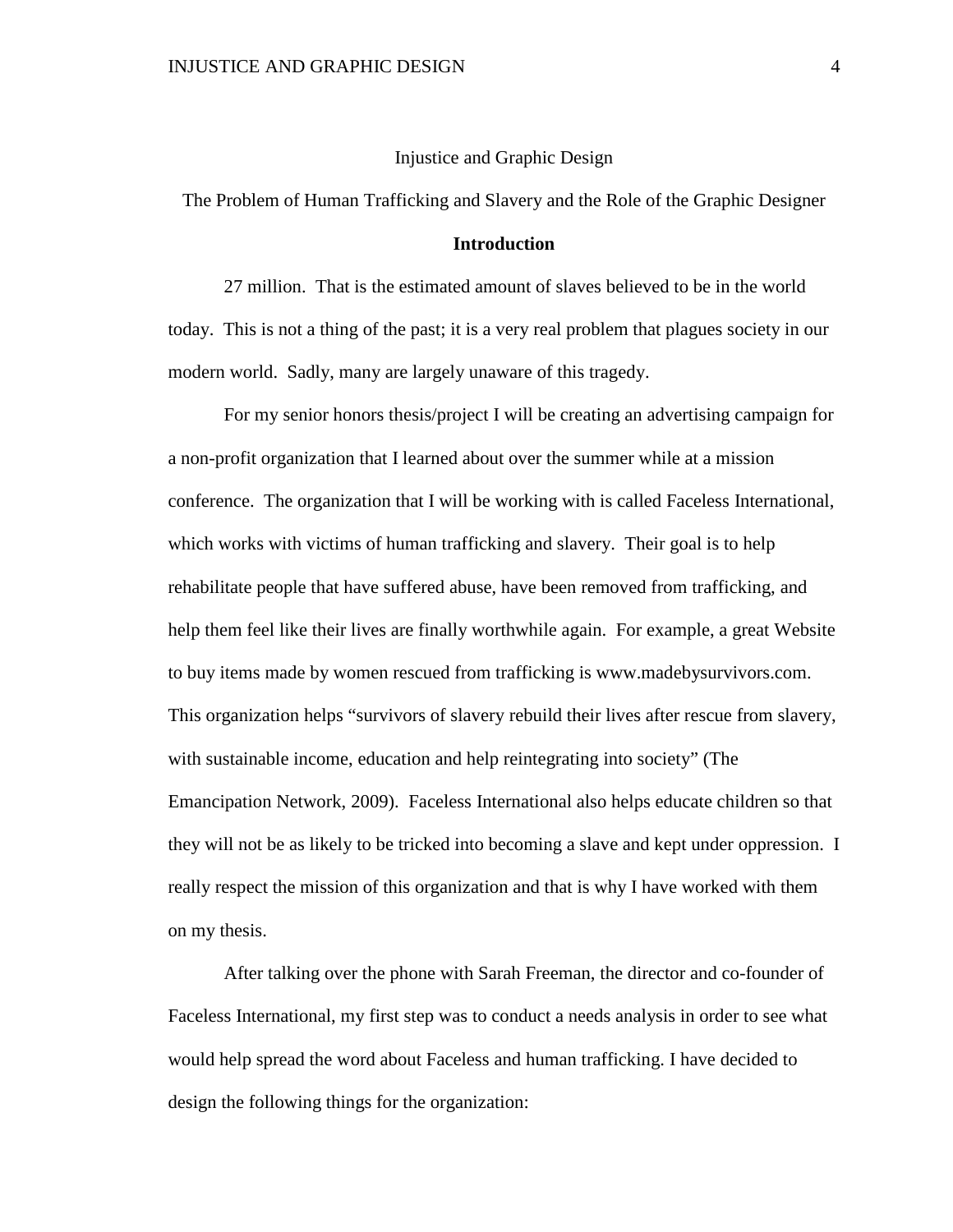- A postcard-sized handout (about mission trips where people can get involved). See figure 10.
- A brochure that unfolds into a poster and will give information about the organization. See figures 8 and 9.
- An identity package for Freeman (including a letterhead, envelope, and business card). See figures 5, 6, and 7.
- A t-shirt (that I hope to actually get made/printed). See figure 2.

A quote from an interview with Sarah Freeman illustrates how she started Faceless International with her good friend Stephen Christian, lead singer of a contemporary Christian band named Anberlin:

Faceless was started in 2006 in Haiti with Stephen and I, along with another dear friend of ours, Seth. While in Haiti, we saw how the group we had with us came back changed, and ready to make changes in their life, after learning about life in the poorest country in the Western Hemisphere. Because of this first group, we knew this experience had to be repeated through other trips. Our goal with Faceless is to use music and the arts to encourage young adults to make a difference in the world – specifically fighting against Human Trafficking and modern day slavery. (Ketchum, 2009)

What Faceless is doing is so admirable. It is especially encouraging to see them encouraging young people to use their artistic talents to help bring about the end of human trafficking. In the same interview, Stephen Christian mentioned that "we looked around the world at all the various hurt and we realized that nothing else in this world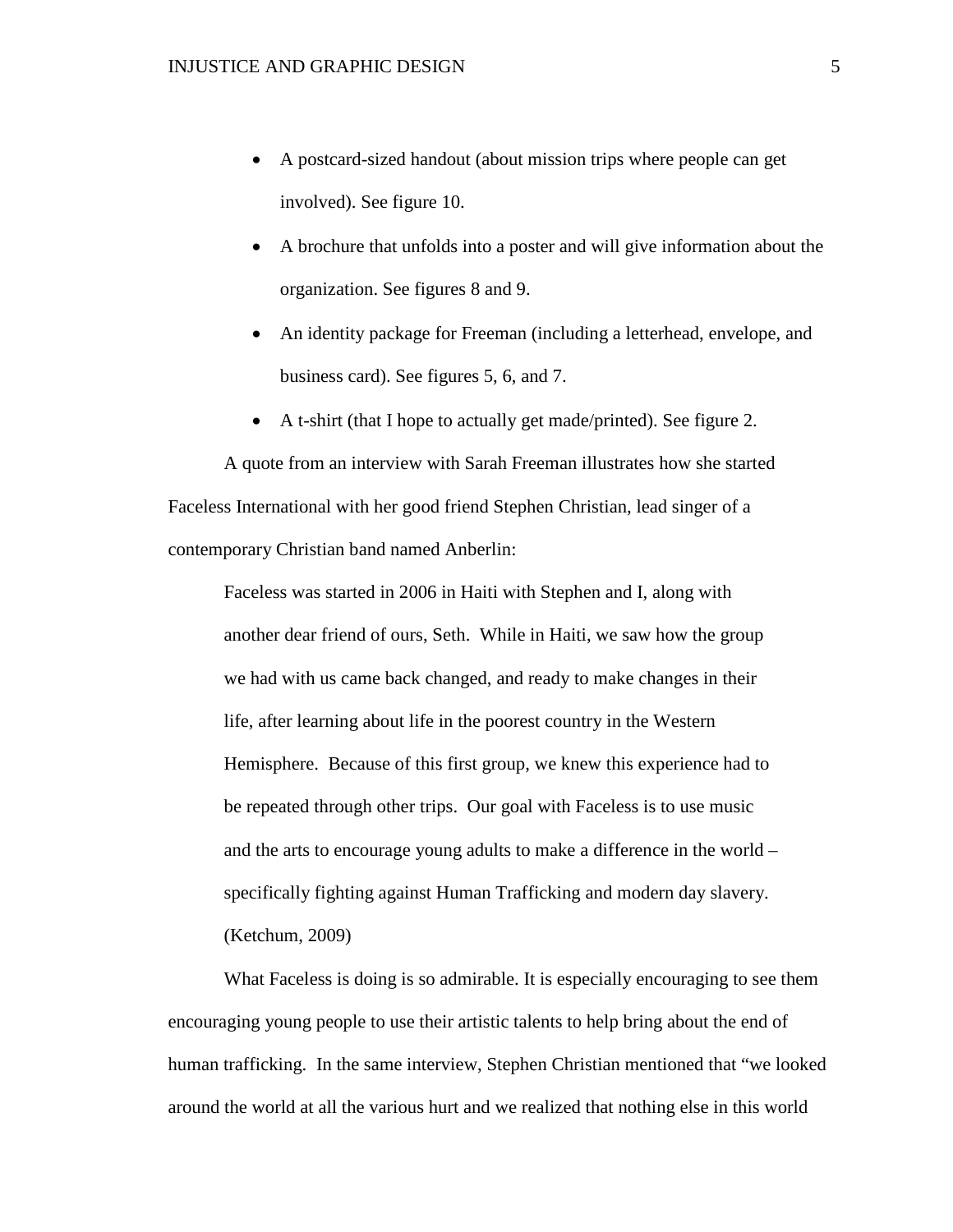caused us as much pain or sorrow as the little girls who are trafficked around the world" (Ketchum). This is truly a devastating aspect of trafficking; young girls are being taken from or even sold by their families into child prostitution or child labor. Most people do not know the extent of slavery and human trafficking today in our modern world, but the statistics are astounding.

#### **Literary Review**

#### **The Widespread Issue of Modern-day Slavery**

It is estimated that there are about 27 million slaves in the world today (Price, 2008). That is more than ever before. Human trafficking is a 40 billion dollar business, with the cost of a slave averaging about \$90 (Price). Annually, between 14,500 and 17,500 slaves are brought into the United States (about one every half hour) where 50% of them work in agriculture, manufacturing, or domestic work (Price). As is often the case with slavery, a family takes out a small loan to pay off a debt (sometimes as small as \$25) and promises to work for the one who loaned them the money until it is paid off. But this never happens. The slave owner ensures that, with massive interest and deductions from their payment, no one can ever repay their debt. This means that the slave will never be able to buy their own freedom, keeping them stuck in a life that they never wanted in the first place – a life that they should never have to endure.

In his book *The Good News About Injustice*, Gary Haugen tells us "each year, more than a million children around the world are forced into prostitution – a million *new* children each year" (2009, p. 56). This is a heart-breaking fact. Children, sometimes as young as eight years old, are being used as sex slaves. Another horrifying reality is that "there are around 18 million slaves in Nepal, Pakistan, and India, more than anywhere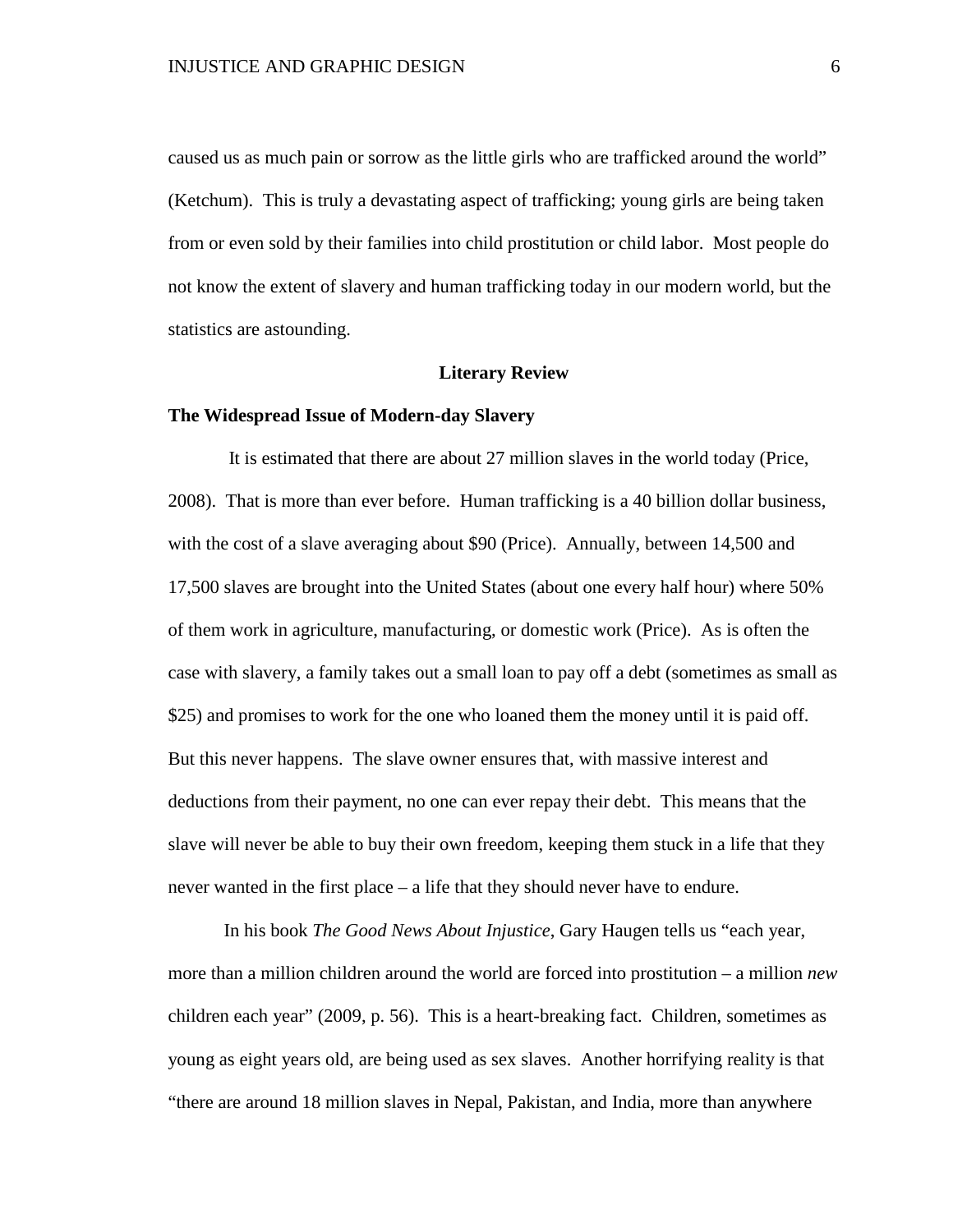else in the world. … Japan's booming sex industry makes it the biggest user of slave labor among rich nations. An estimated 50,000 women are shipped into the country each year, from Thailand, the Philippines, China, and other parts of Asia" (O'Brian). These are certainly shocking statistics and yet there is so much more to know. It is hard to believe that something like this is happening all over the world and even in our country and we are largely unaware.

Essentially, justice has to do with how power is implemented. Simply put, injustice is the strong preying on the weak. Lies are the reason that most injustice is difficult to confront. The people that commit injustice actually *need* deception to continue in their oppression; otherwise, someone will stop them. We need to remember that "what oppressors must do … is isolate their victims from those who might come to their aid. … People may openly suspect them of abuse and oppression, but if everyone is too intimidated to *prove* it, the oppressors will succeed" (Haugen, 2009, p. 157).

The people who oppress the weak actually depend on our inaction due to despair. Haugen mentions that "a recent U.N. study concluded that nearly *three out of every five people on earth* are not adequately protected by their own justice systems" (2009, p.182). Another sad fact is that "at best, the police are reported as largely inactive in their policing roles; at worst, they actively harass, oppress and brutalize" (Haugen, p. 58). How can this be? The very people we would expect to see bring about justice are the ones sitting idly by or worse: contributing to the terror. Existing laws cannot protect anyone unless they are enforced. Haugen shows us that Edmund Burke said it best when he voiced, "All that is necessary for the triumph of evil is for good men to do nothing" (p.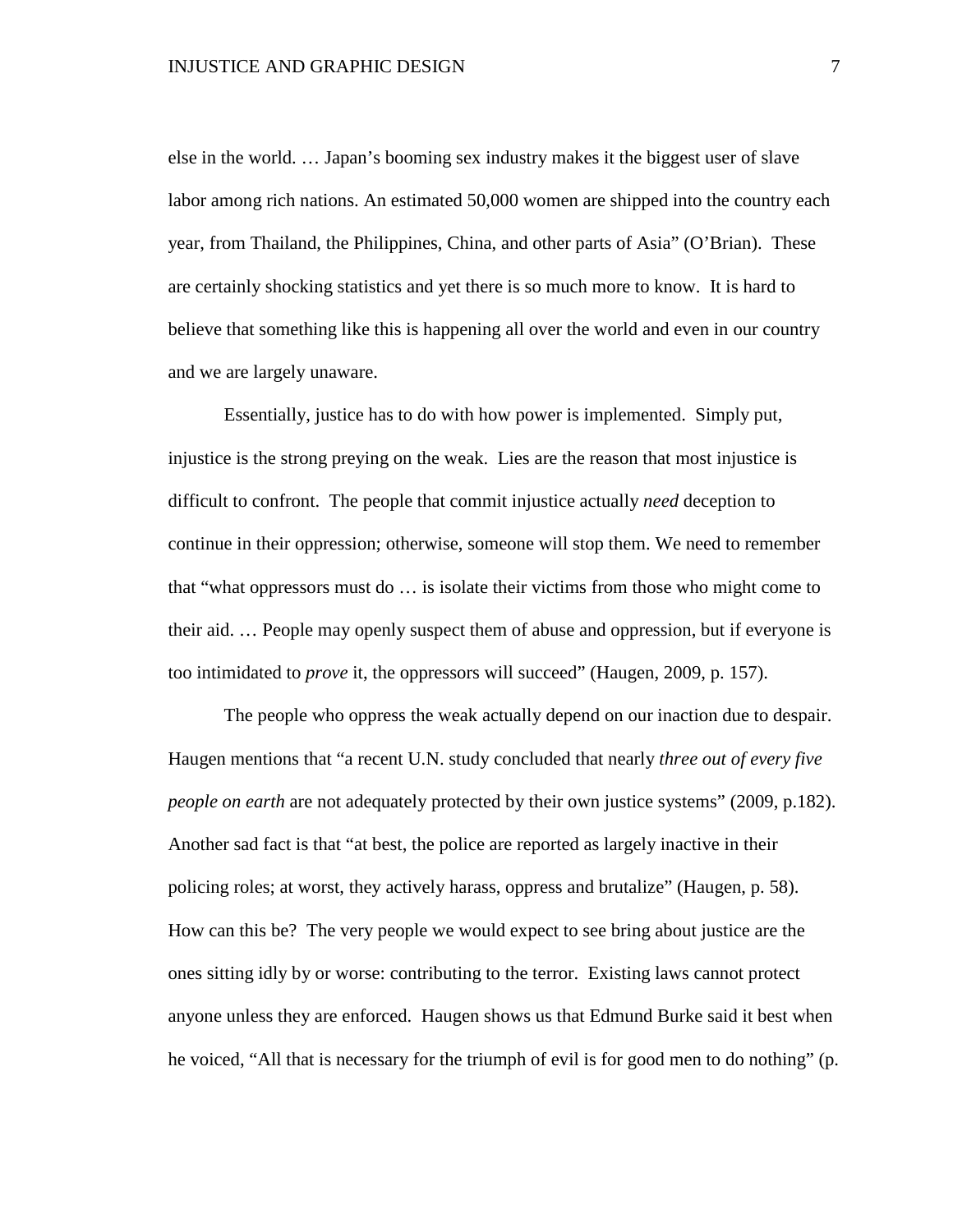81). Truly, this is not how God intended His creation to be. Our God is a God of justice and He has instilled that desire for justice deep within our hearts.

These different facets of injustice and terror seem true but not real to us. The Bible never tries to hide the kind of world we live in. Bible-believing Christians should not be caught off-guard by the injustice in the world. Discussing the Rwandan genocide, Gary Haugen says, "We would never number all the mother's children in these mass graves, but their Father in heaven had numbered even the very hairs of their heads" (2009, p. 42). Every person on earth is a special and unique creation, known by God from the beginning of time. It is disheartening to realize this and hear about the injustice that so many people are suffering from all over the world with no one to rescue them. Still, it is somehow hard to relate to these people, perhaps because it did not happen to someone who is a close personal friend or family member. We cannot even begin to imagine the extent of God's love or embrace everyone like He does.

All too often, we forget the injustice we hear about because it is out of sight, out of mind. But we must remember that Hebrews 13:3 (NIV) says, "Remember those in prison as if you were their fellow prisoners, and those who are mistreated as if you yourselves were suffering." Compassion comes from Latin, meaning, "to suffer with." As Christians, we are called to suffer with all those who are suffering elsewhere because "at the root of God's compassion is the fact that He sees, witnesses, directly observes the suffering of the abused" (Haugen, p. 93). God never abandons those who cry out to Him in their suffering. Every time He sends a deliverer, it is because He is responding to the cries of the distressed.

#### **What Does This Mean to Christians?**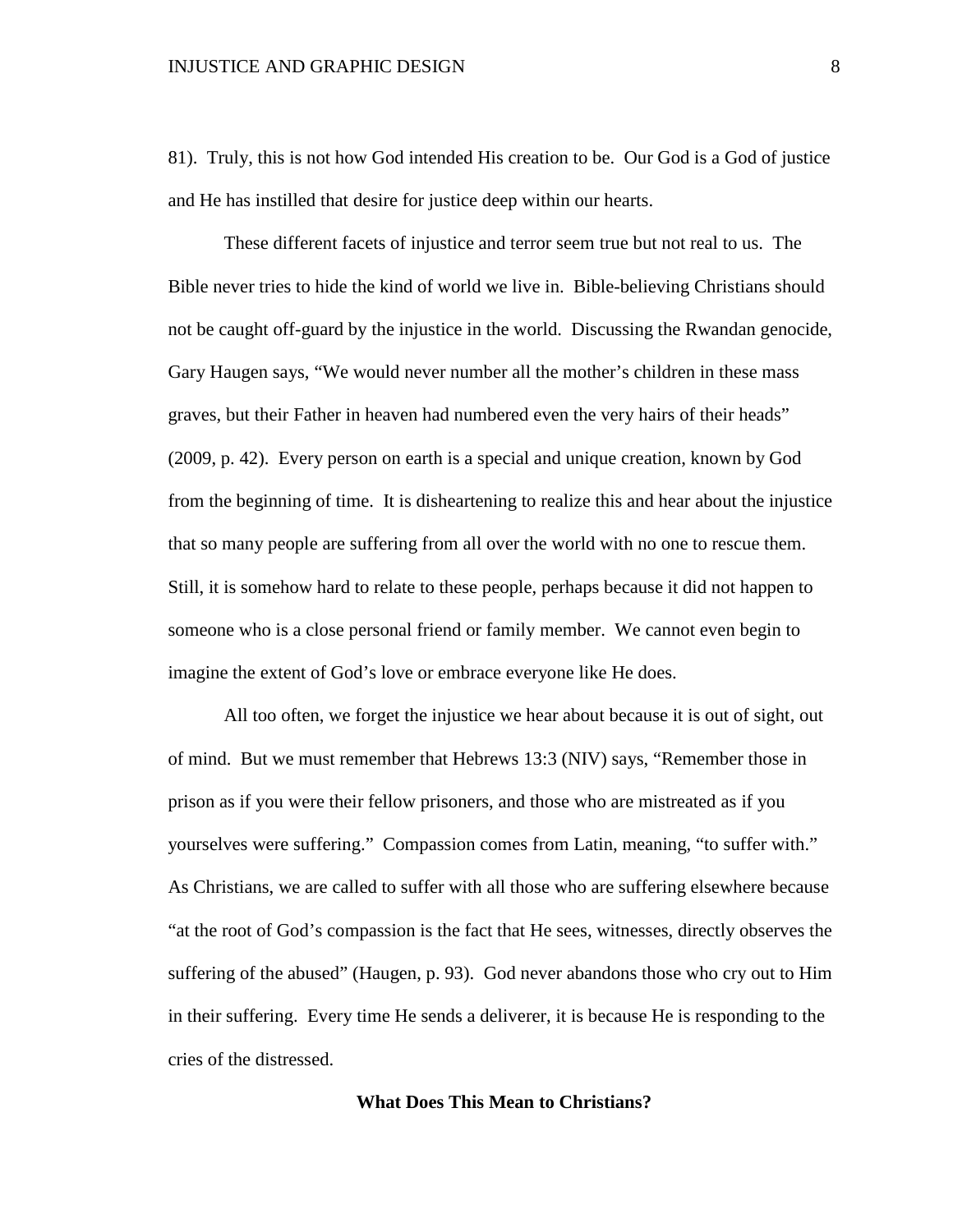So what should we do with all this information? Haugen states "the very information that should move us is so overwhelming that it actually paralyzes. … We sense our hearts melting and our feet sinking into concrete" (2009, p. 60). It really is a huge undertaking. Acting as Christ's witnesses and carrying His love into such a huge and brutally unjust world seems scary and beyond what we think we are called to do. We need to remember that we have the power of the God of the universe behind us, helping us all along the way. It is easy to feel helpless in light of the oppression and injustice that exists in the world, but we can meet the urgent needs by being focused on one person at a time. Haugen made a particularly moving statement when he said, "For while we may not be able to make the difference for all, we can make all the difference for one" (p. 190). More often than not, we do not know how to make the shift from awareness to action.

Recall James 2:15-16, asking how we can call ourselves faithful if we do not physically do anything to help those in need. Also, the fact that "seeking justice is a straightforward command of God for his people and part of Christ's prayer that his Father's will be done 'on earth as it is in heaven'" is reassuring (Haugen, 2009, p. 47). Haugen reminds us that "with the Holy Spirit we have been commissioned to demonstrate Christ's love for all the world: to disciple the nations, to feed the hungry, to clothe the naked, to heal the broken and even to rescue the oppressed" (p. 48). Our commitment to the work of justice is nothing more or less than an extension of our desire to follow our God and Savior. It is just a tangible manifestation of our love for others, reflecting God's love for us.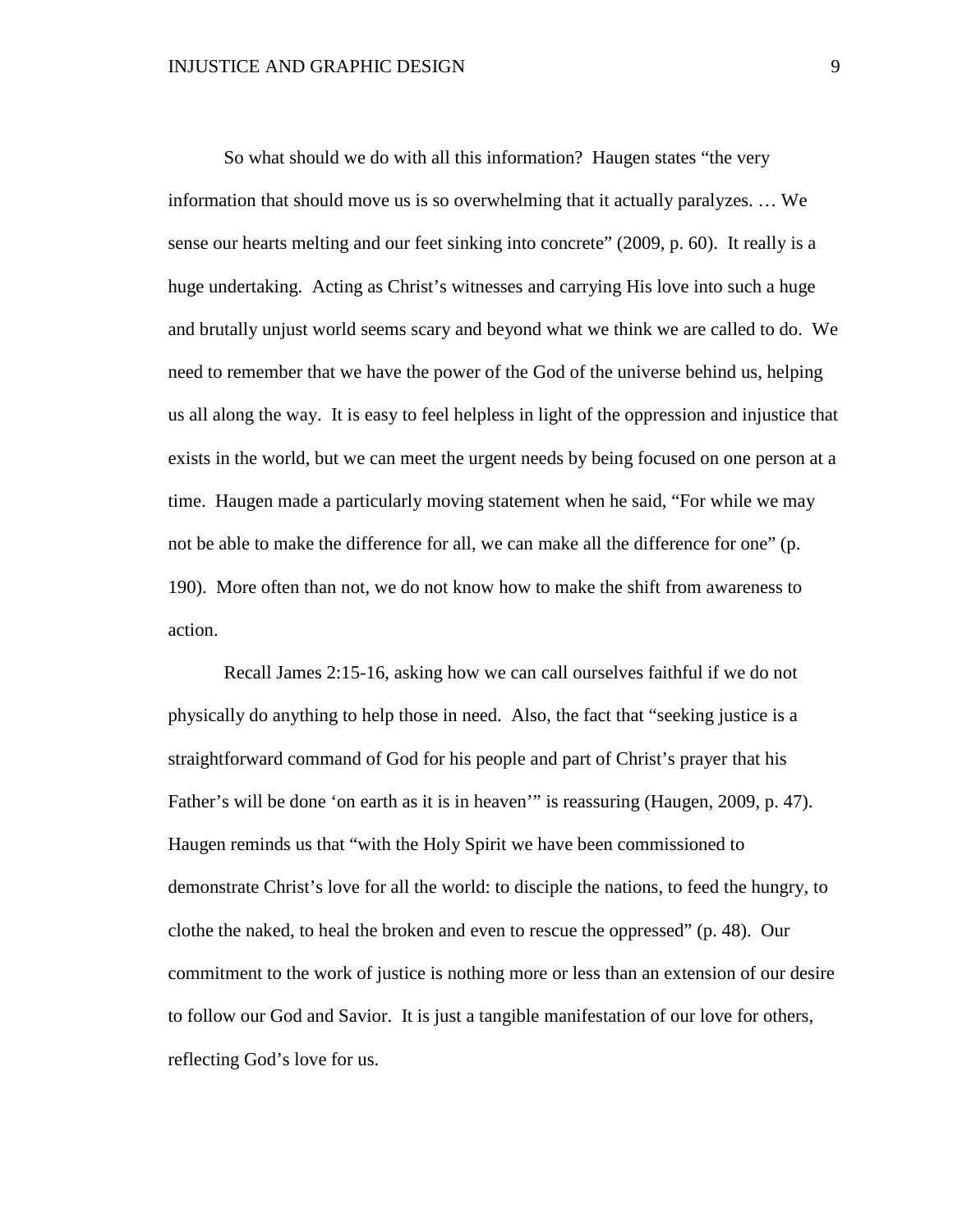Thoughtful Christians would not see God's biblical commands and decide that they have nothing to do with them personally. Sometimes individuals do not even try to make a difference, and yet may still wonder why nothing miraculous happens. We may ask ourselves, "through whose hands does God reach out to meet their needs and show His love? Ours. We are God's hands of mercy and love" (Haugen, 2009, p.112). Instead of merely thanking Jesus for His provisions, we should ask Him what He has given us so that we can help those who do not have power, protection, freedom, or justice. God will not call us to do something that He has not empowered us to do. It would be ridiculous if He has repeatedly given us all these commands to help rescue the oppressed and then said, "Well, good luck out there!" It would not make any sense! Yet sometimes His calling is still viewed this way. We need to simply and courageously submit ourselves to His will and make ourselves available for His use.

It is nearly terrifying to think that "in truth we live in an exceedingly dangerous world in rebellion against its Maker, a world filled with prideful, frightened, willful, violent people who have incrementally chosen to cut themselves off from the Creator's goodness, love, mercy and justice" (Haugen, 2009, p.128). Obviously, this is a situation that needs mending. We must understand that, since there is an eternity, it changes everything. At the risk of sounding cliché, we need to live every day as if it was our last – as if it was our last chance to make the world a better place. As Paul said in Romans 8:18, "Our present sufferings are not worth comparing with the glory that will be revealed in us." It is a wakeup call when we realize that "our great inheritance of hope from a God of justice does us and the world no good unless we claim it" (Haugen, 91).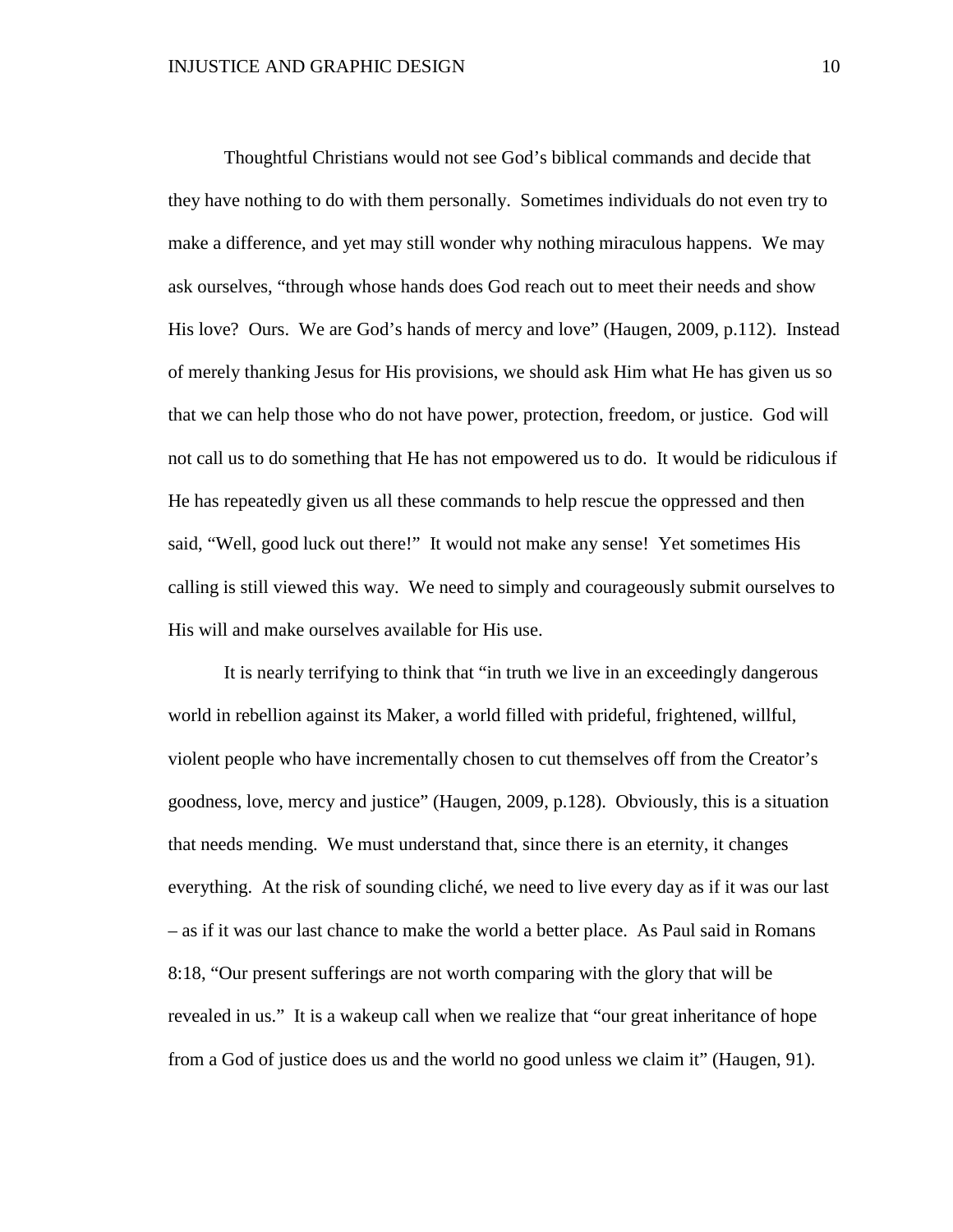We need to understand that we *do* have the power to make the world better for everyone and that

[B]ringing about justice can be within our reach, and it is also an integral part of our faith. … *we can change things*. Our despair, cynicism and laziness may insist to us that nothing ever really changes and that we can never make a difference. (Haugen, p.75)

God's word aids us in preparing our minds for action. Galatians 6:9 reads, "Let us not become weary in doing good, for at the proper time we will reap a harvest if we do not give up." We cannot become depressed in the face of such tragedy:

And surely for Christians looking at our evil world of injustice and oppression, despair can always be found lurking at the door of our hearts, waiting to hobble us the moment we begin to take our first steps forward. After all, what can *we* do? How can *we* make a difference in a world of such massive and brutal injustice? (Haugen, p.66)

We need to realize four truths about God's character: He loves justice and hates injustice; He is full of compassion for all those suffering injustice; God has wrath upon those who commit injustice; and God seeks out rescue for victims of injustice. We can count on it.

#### **Methodology**

### **What Can I do?**

The entire book of Esther is all about one woman's practical efforts to end the oppression of people by a corrupt government official. With our abilities and experiences, we must find those practical interventions on behalf of the oppressed that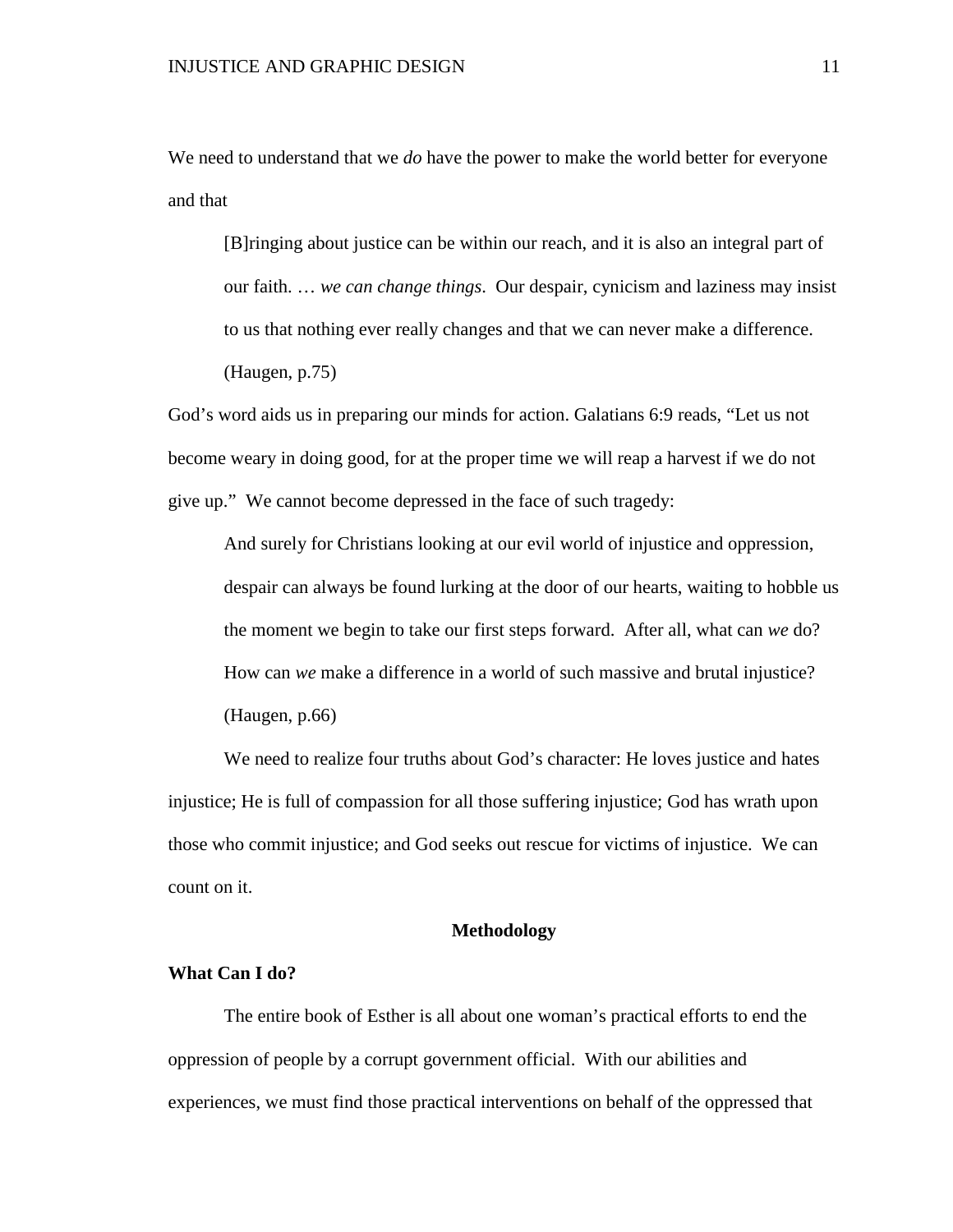demonstrate our eagerness to love not with words and tongue, but in actions and in truth, as the book of I John says.

As communicators, we provide a voice to the voiceless. We have to raise awareness. The problem of injustice has gone largely unnoticed for far too long. It is good to become conscious of the fact that "we live in an age in which visual communication permeates every aspect of our lives" (Dowse, 2004, p. 23). It is impossible to ignore images that bombard our consciousnesses every day. It is important to know that "those who believe the function of advertising is persuasion maintain that advertisements exist to change perception" and thought processes (Arnston, 1998, p. 166). It is necessary to bring about awareness of this issue so that justice can be served. In reality, "Graphic designers draw inspiration from both professional and unprofessional sources" (Heller, 1999, p. xiii). Anything we experience can be used as fuel for our designs, whether it be something from our childhood, pop culture, or religion.

God is able to use our careers, words, and artistic expression to bring relief to the victims of injustice. It is a well-known fact that "hospitals, local charities, private schools, religious organizations, and theatrical and other performing-arts groups are continually engaged in fund-raising and often require brochures designed as well as renderings of the results of their latest efforts" (Crawford & Kopelman, 1981, p. 26). This can help get the word out about what normal people are doing to help those in need around them. It might seem shocking, but "there is nothing ungodly about presenting the facts of abuse boldly and truthfully before rulers and the public; it is an act of courageous love on behalf of those who are victimized by the abuse of authority" (Haugen, 2009, p.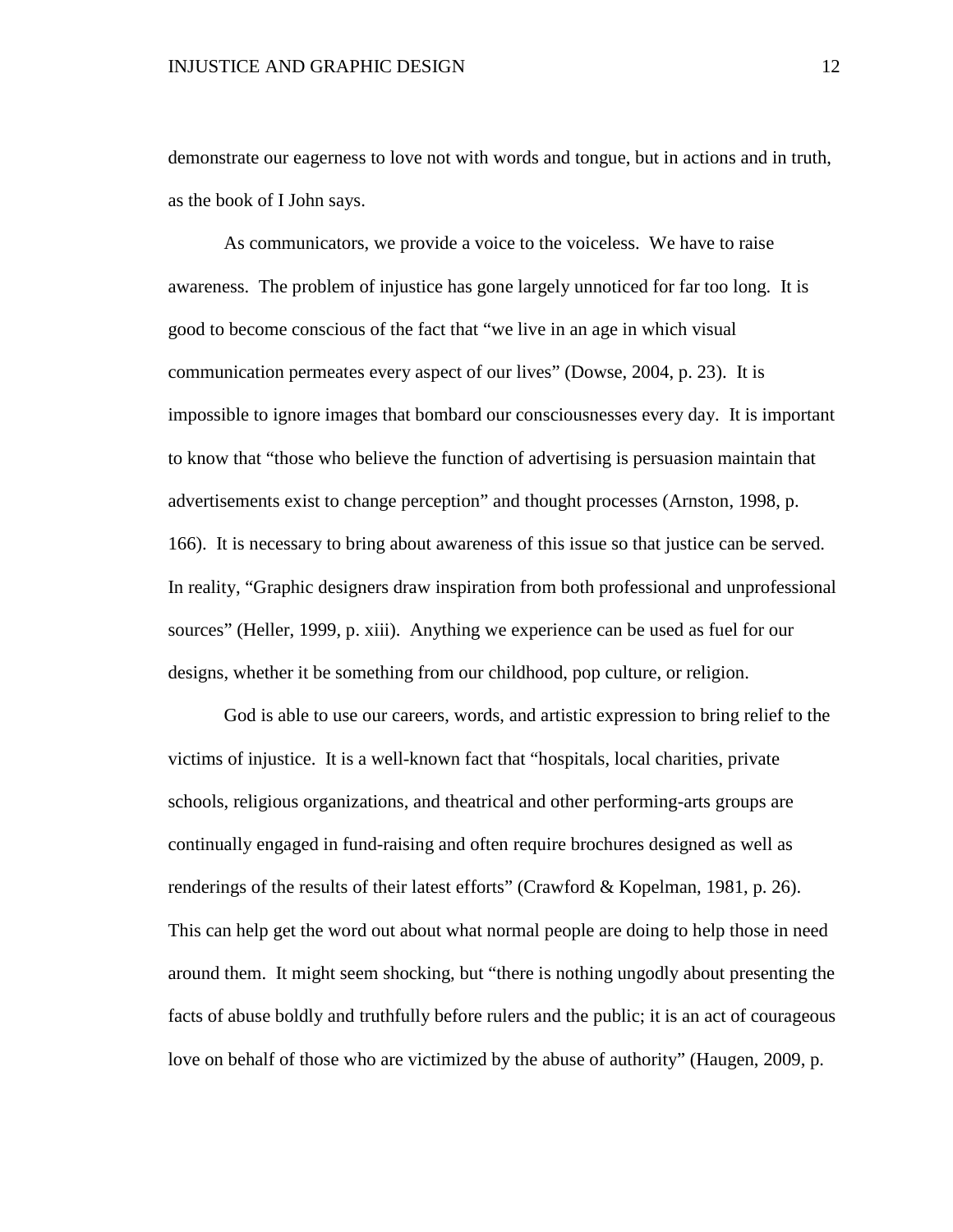205). When something as important as this needs to be said, we must not tiptoe around the issue:

The writers, producers, artists and media professionals in our Christian community can play a vital role in bringing deliverance by telling the stories of the oppressed with all the conviction, clarity and vividness their special gifts of communication allow. And where God in his mercy and power has brought rescue, the story of his faithfulness needs to be told – with every tool of communication and artistic expression at our disposal. Such stories inspire hope, encourage the afflicted and give witness to God's glory. (Haugen, p. 230)

We have the capacity to give a voice to the voiceless and a face to the faceless because "writing and art are equally visual communications: Either can record and preserve reports of events and people; either can describe, or instruct; either can convey emotion" (Holtzschue & Noriega, 1997, p. 142). As artists, it is our job to create something that catches the eye and causes people to want to find out more. And it goes even deeper than that. People may forget that "art answers any number of problems, fulfills a multitude of needs, meets an infinity of intended purposes, because images are at once tangible and immaterial and because human beings likewise are equally of nature and apart from it" (Stone, 2003, p. 36). Artists make the intangible tangible, and:

As designers, it is our responsibility to create conscious and lucid communications. We can't afford to contribute to information junk any more than the world's landfills can continue to be inundated with trash. … Employing the principles of symbolic design are actually quite practical because they are familiar to us regardless of language or culture. (Macnab, 2008, p. 4)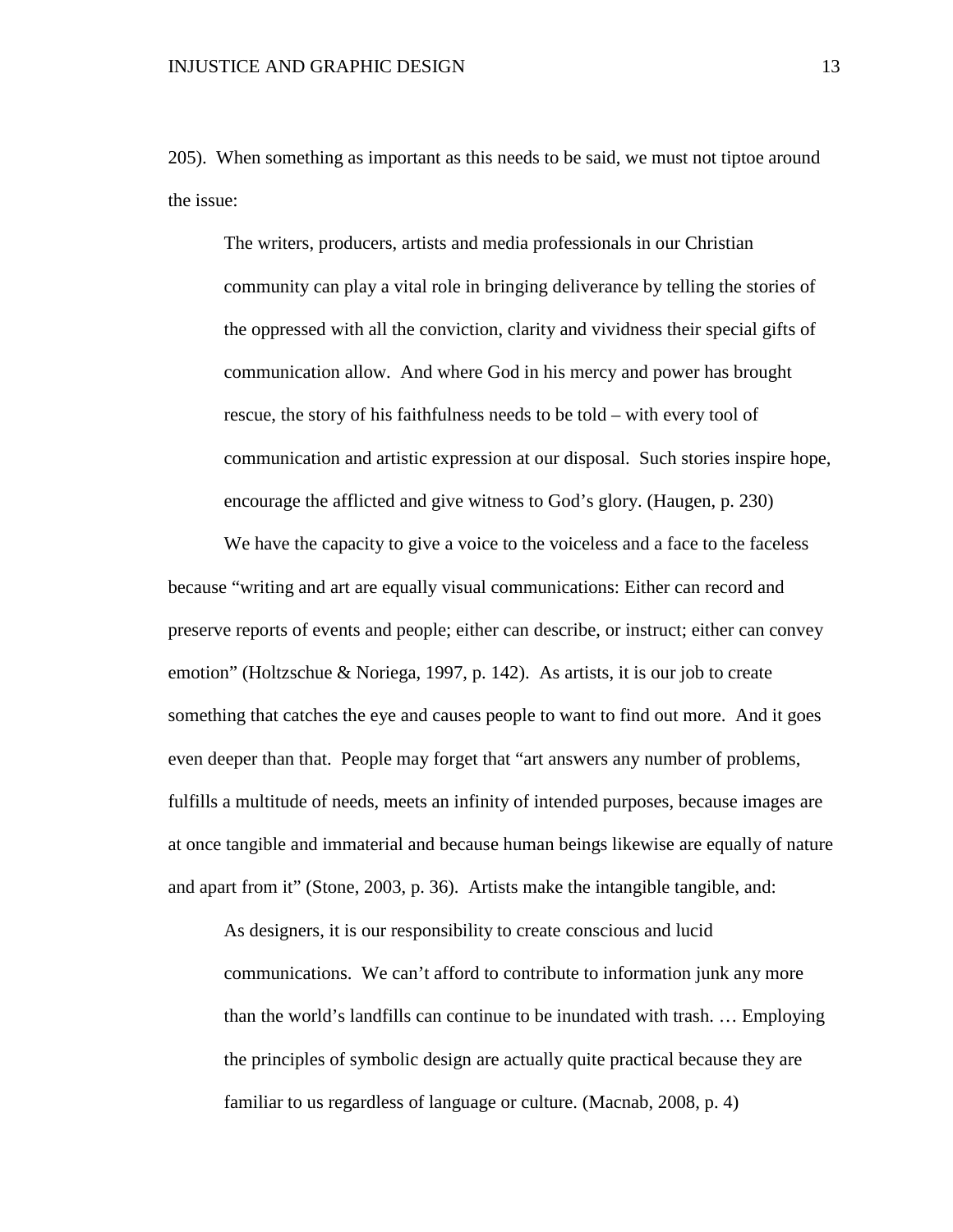Thankfully, "given talent, a graphic designer potentially contributes to culture. … Culture is the product of a society's collective and individual actions manifest in art, literature, music, sports, and politics" (Heller, 2002, p. xiii). Not only do we want to contribute to culture, but we want to contribute to the greater good of mankind.

The reason that I want to work with Faceless International on my senior project is to help bring light to the many atrocities being committed covertly, and help to prevent them. Sarah Freeman informs us:

Along with this desire to put a face on the faceless, we want to empower you. We have partnered with several in the music industry to allow them to use their obvious talent. But we want you to use your talents as well. Whether it be your artistic talent, your organizational talent, or your caring heart – we all have the ability to make known the faceless. We all have the ability to be the change. We are here to give you the opportunity to be a voice. (facelessinternational.com,

2008)

The fact that Faceless is looking to the young adults of this generation to "be the change" (their slogan) is encouraging. It does not necessarily have to mean going to another country. Even small things are helpful. Buying fair trade items is a good place to start. As Christians, we also need to be conscious about where our consumer dollars are going; who they are supporting. It can be a powerful tool to bring a voice to those who have none.

As for the actual design of the project, it is aimed at teenagers and young adults since that is Faceless' target audience to begin with. I want the pieces to gain the viewer's interest so that they will want to look into the organization further. I employed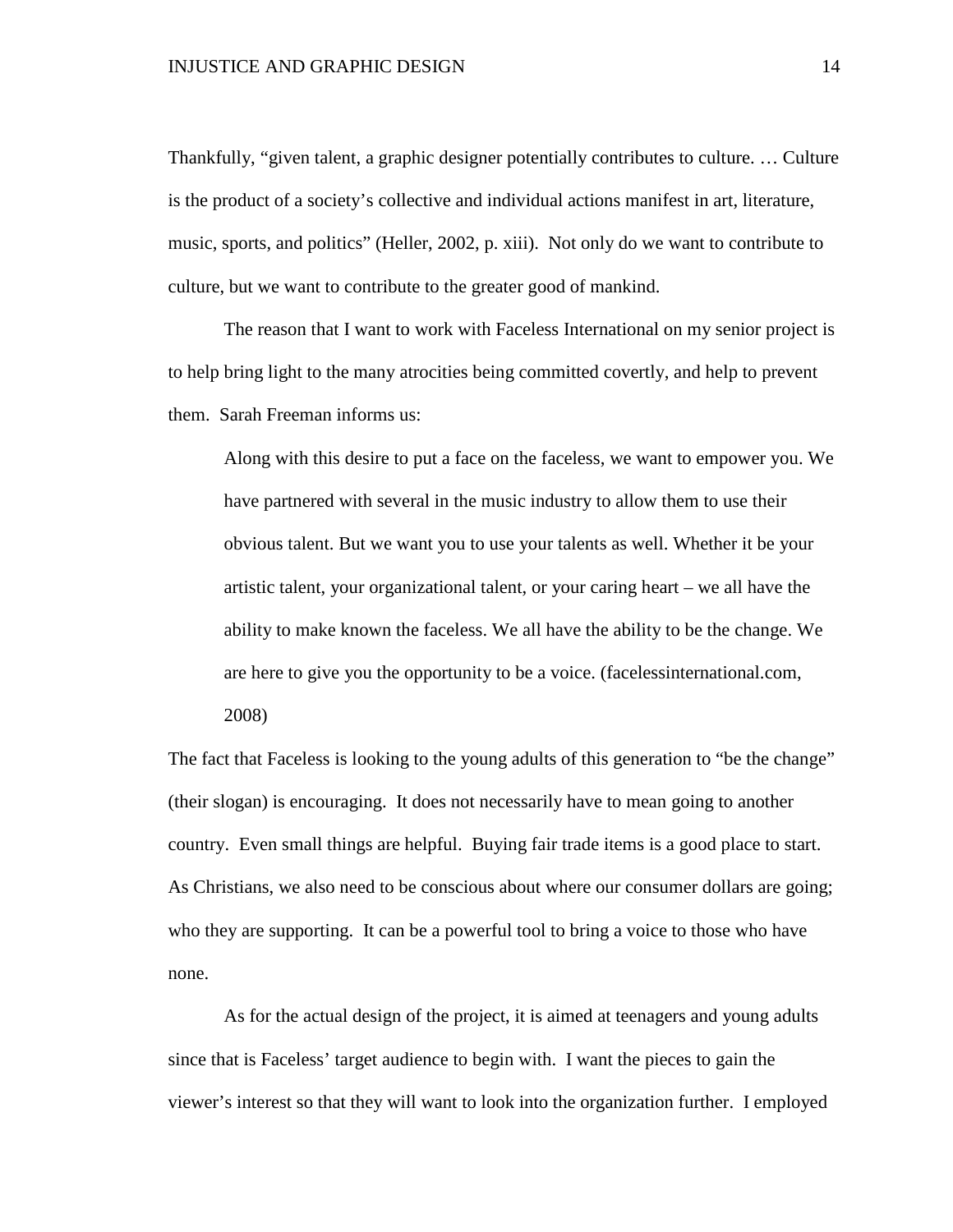color theory and other design processes that I have learned about from my training at Liberty University. By definition, "color harmony is the pleasing impression given by a color composition. Visual impact is the graphic power of a color composition. … Visual impact is the attention-getting color mode." (Holtzschue & Noriega, 1997, p. 133). In general, "nobody denies that colors carry strong expression, but nobody knows how such expression comes about. To be sure, expression is widely believed to be based on association" (Arnheim, 1974, p. 368). "Color, unlike any other subject in visual communications … is very complex and frequently misunderstood," making it either your closest friend or your worst enemy (Drew & Mayer, 2005, p. 7). It can make or break a design. It is for this reason that I aim to be very methodical in choosing the colors I want to use.

I use colors and font styles that will bring across the feeling that slavery is an evil in this world that must be stopped. Arnston declares that "red is a dramatic, highly visible hue. It is associated with sexuality and aggression, with passion and violence" (1998, p. 180). Arnheim mentions that "warm colors seem to invite us whereas cold ones keep us at a distance. … They express different properties of reality calling for different responses" (1974, p. 370). Colors have many different connotations and feelings associated with them, so it is important to know what these are so that I can get my message across successfully. I incorporate these colors into my design: black, white, red, brown, and gray. Red is intense and active; white connotes purity, brightness of spirit, and youthfulness; [and] black is associated with mourning, death, and ominous things (Litchy, 1994). Single colors set moods, as do different combinations of colors. It makes sense that "the adaptation of our perceptual system to the recognition of the principles of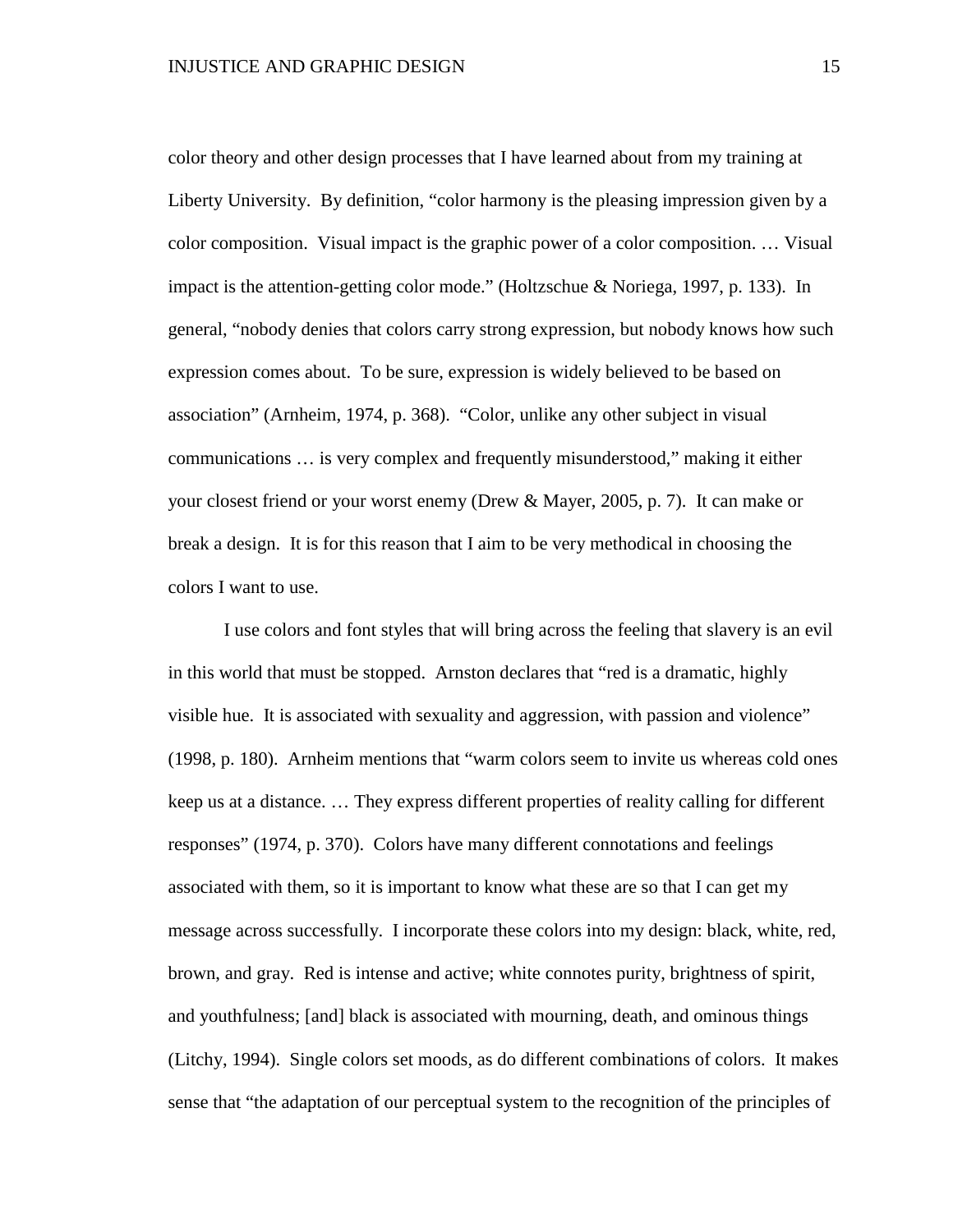organic organization … has resulted in our favoring the same principles for aesthetic composition" (Stebbing, 2004, p. 69).

Type is another aspect to consider. I want to use fonts that will catch the eye of my demographic. I use sans serif fonts and fonts that have a distressed look. I carry over these design ideas throughout because "creating a great first impression is the ultimate goal when you design identities. … You should set your sights on sculpting an alluring visual form that is not bashful" (Miller & Brown, 1998, p. 61). I also employ visual texture in my designs. Visual texture is "creating the illusion of a texture or the impression of a texture with line, value and/or color" (Landa, 2001, p. 20).

Effective design must be cohesive and bring together all the elements needed to bring about the desired response. Every day, "the designer is challenged to blend the visual elements of a printed message, the words and the pictures, into a unity that compels attention, stimulates readership, facilitates readability, enhances memorability, and elicits a predetermined reaction" (Thompson, 1988, p. 121). Kathryn Moore, a professor at the School of Architecture and Landscape at that University of Central England, explains: "What there is, we can see in front of us. What it means depends on how we interpret and make sense of what we see. As a designer, it is necessary to use and apply this knowledge to create places" (2003, p. 38). The goal is to create a piece that interacts with the mind of the receiver.

### **Conclusion**

I am whole-heartedly excited to be able to use my talents as a graphic designer to help out this organization and bring to light the issue of human trafficking. *Breaking the Rules in Graphic Design* is trying "to encourage all designers to occasionally break with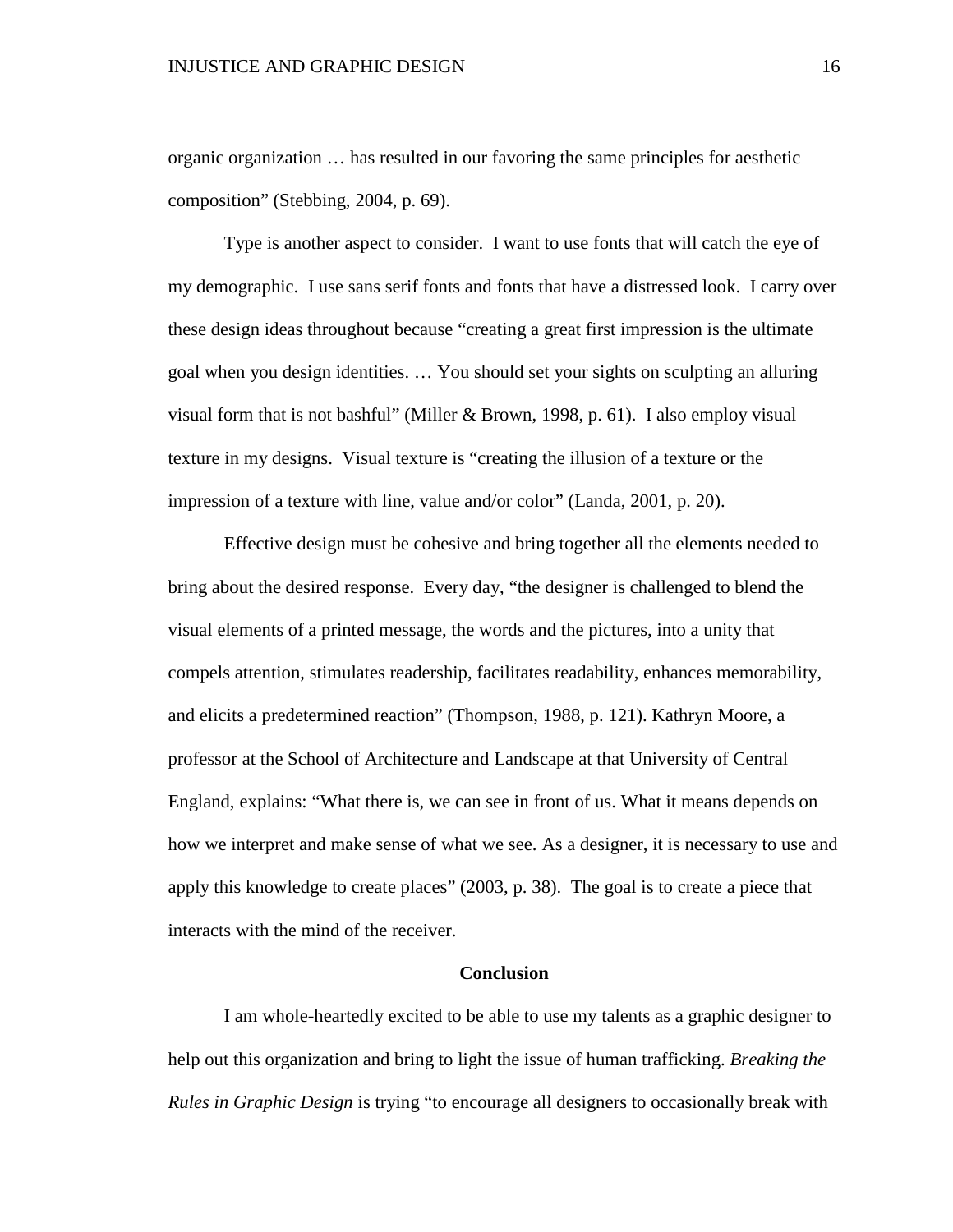the rigid traditions, go beyond what is expected, to achieve startling outcomes" (Mullen, 1997, p. 5). This is what I hope to do with my thesis and advertising campaign. I do not want it to be just another thesis that will sit and gather dust on my bookshelf. I want it to make a difference, and I believe it will because:

The arts give an experience that impacts the whole person. When moved by a story we want to enter into its action and meaning. … Good art is not passive in nature. It asks something of those who engage it. Artistic expression creates a place where artist and audience meet. *Thoughtful reflection is stimulated.* Easy answers are avoided. (Dawson, 2006)

A design is so much more than colors, lines, and shapes; it is a message with a meaning: The gift of an image is the gift of uncommon vision. It is a glimpse of a world full of wonder, both terrible and gorgeous … Seeing is not just believing. It is learning. It is understanding It is how we connect with each other and how we take our measure of ourselves and others. The more we see, the more generous our embrace of the world becomes. (Ryan & Conover, 2004, p. 4-5)

That is it. Art is not just something that might hang in a gallery. Art is not just a pretty picture. True art should cause something to stir inside you. It should make you feel something bigger than yourself. It should move you to action.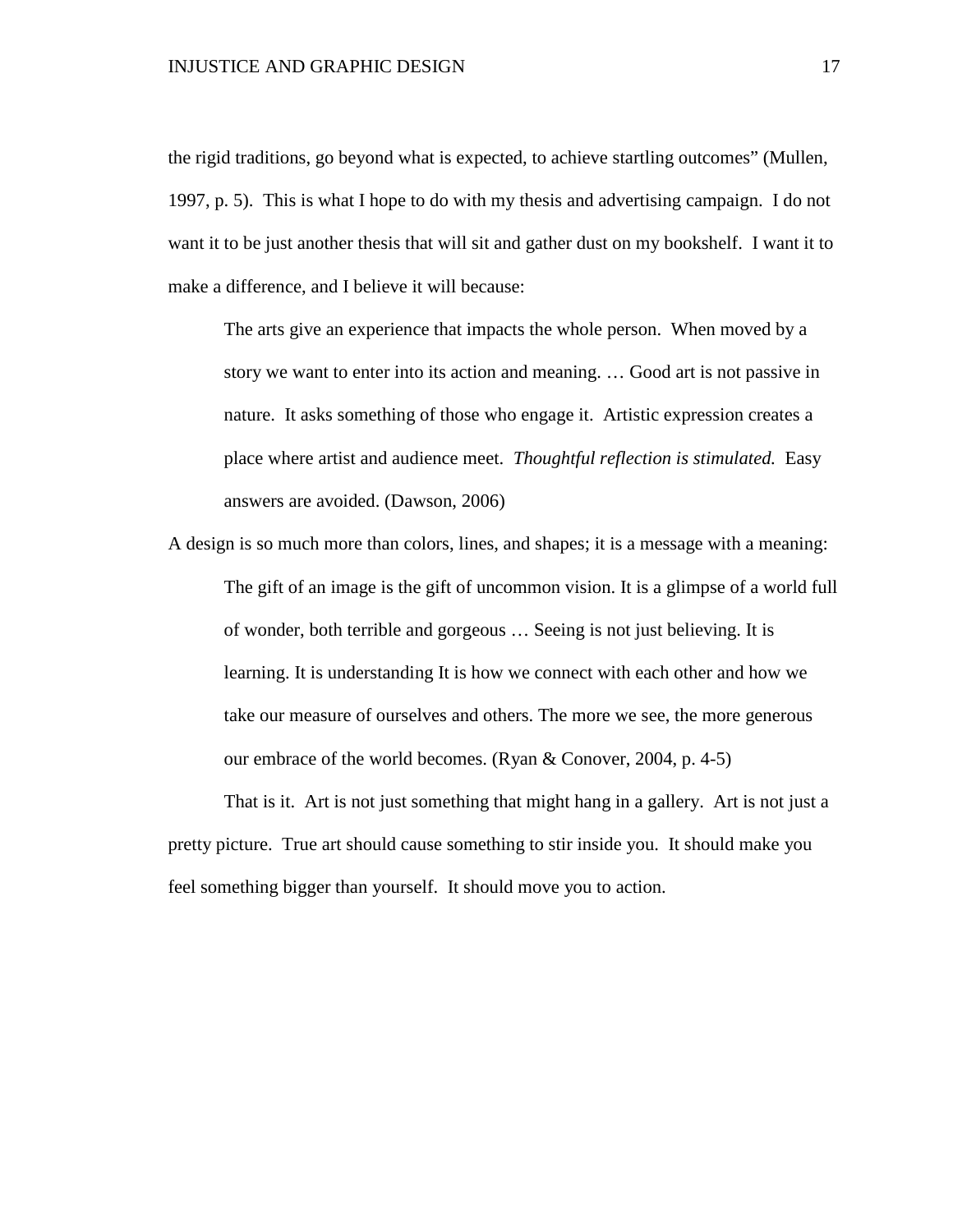

Figure 1: Faceless International t-shirt idea sketches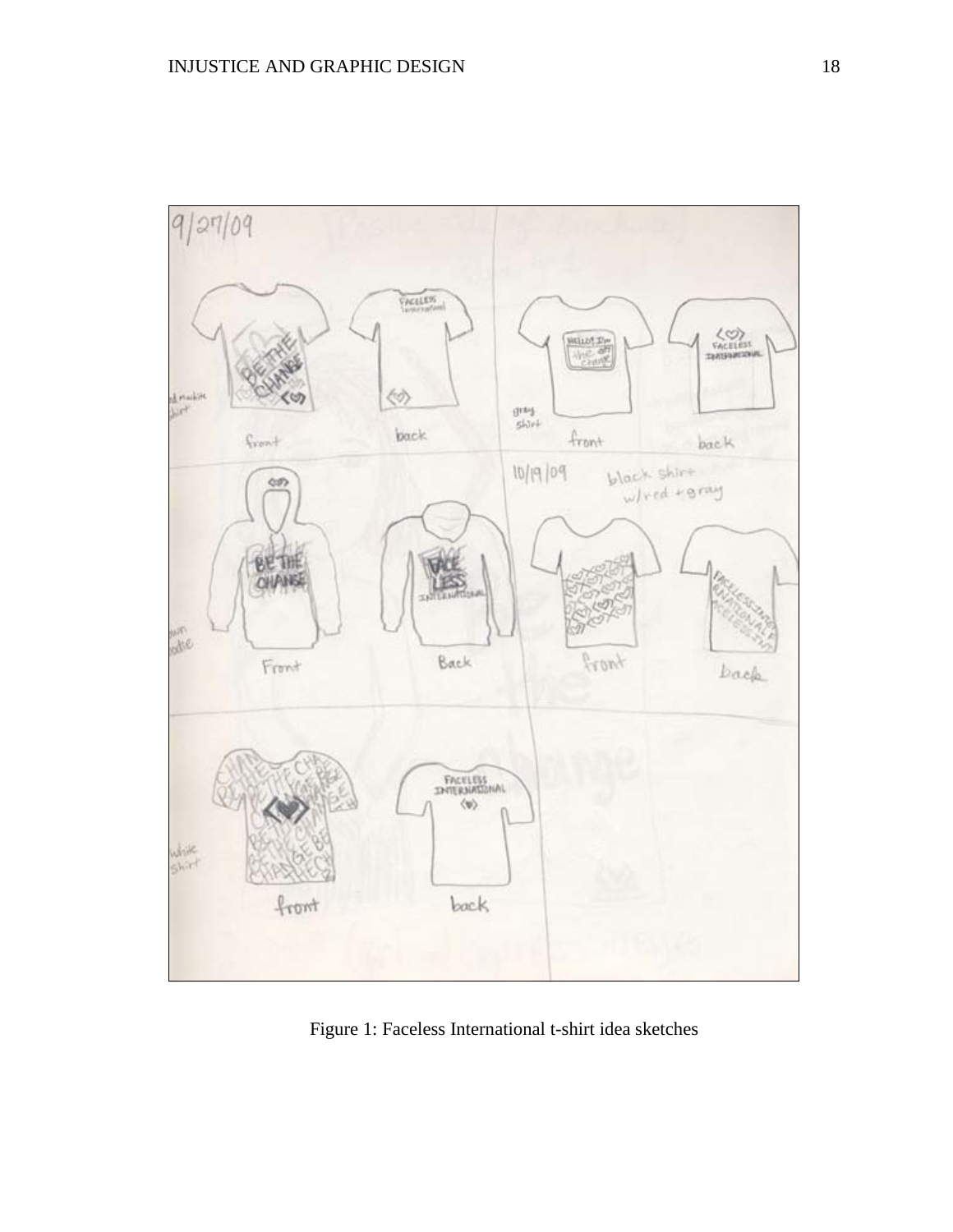

Figure 2: Faceless International t-shirt ideas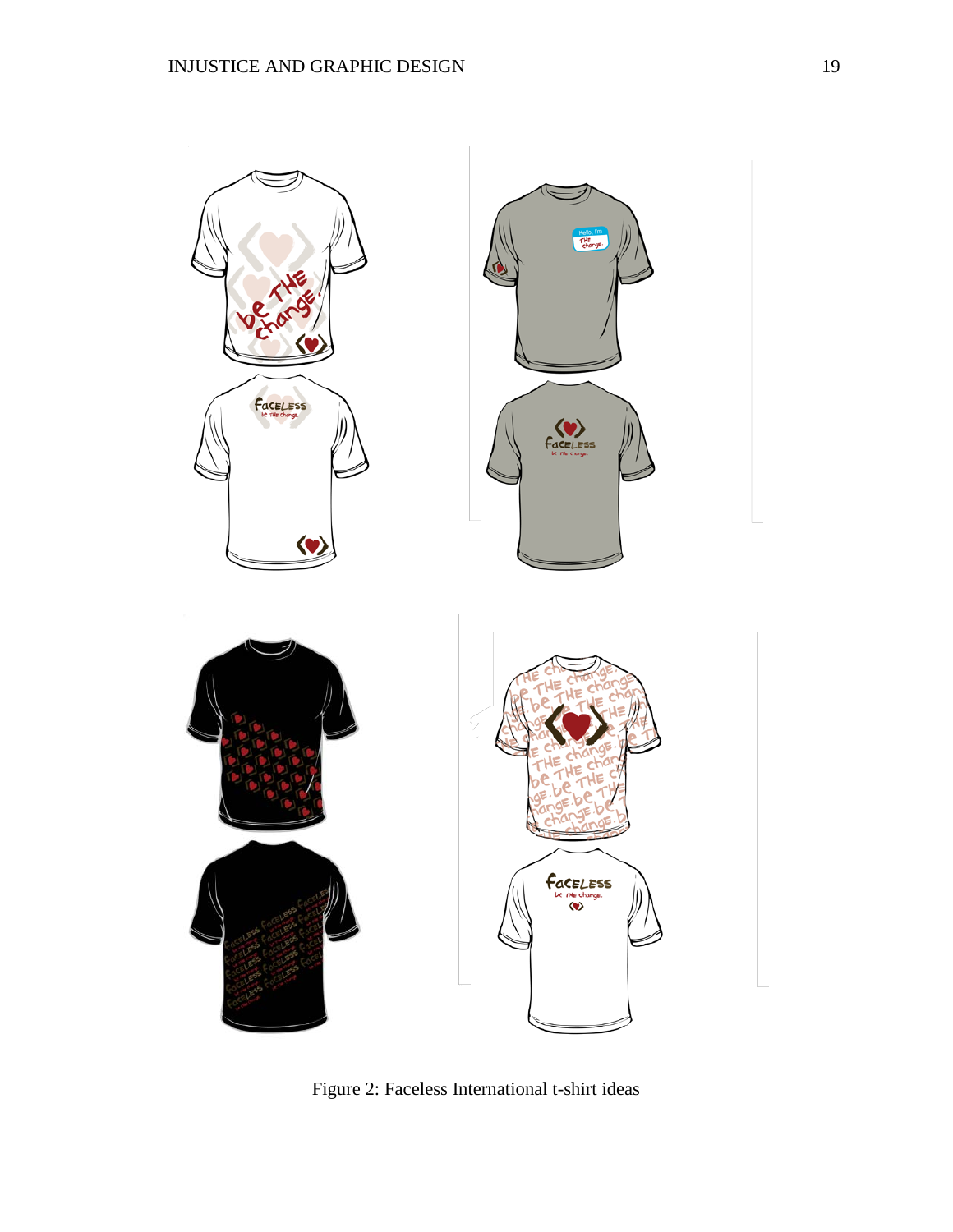

Figure 3: Business card idea sketches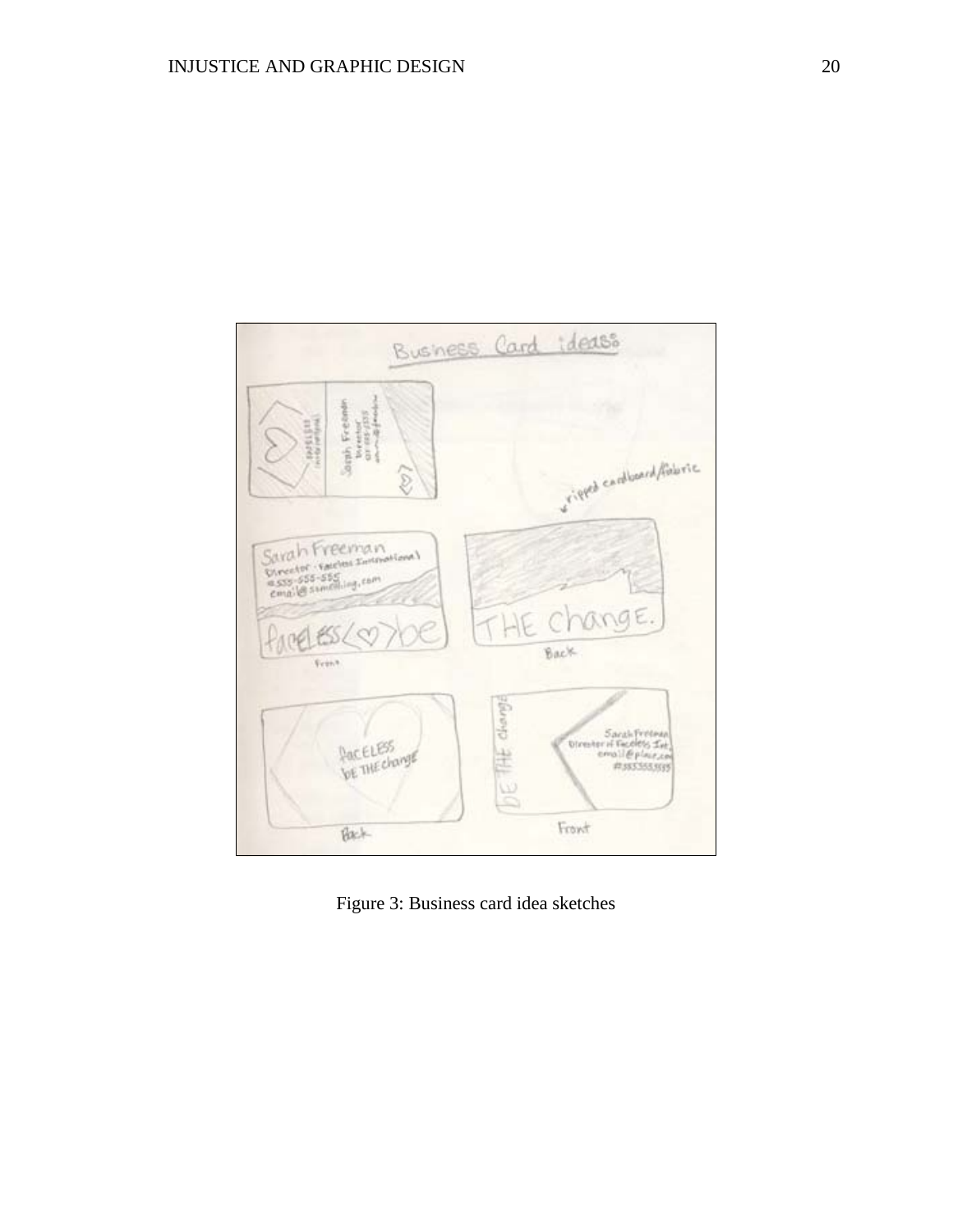



Figure 4: Faceless International poster idea sketches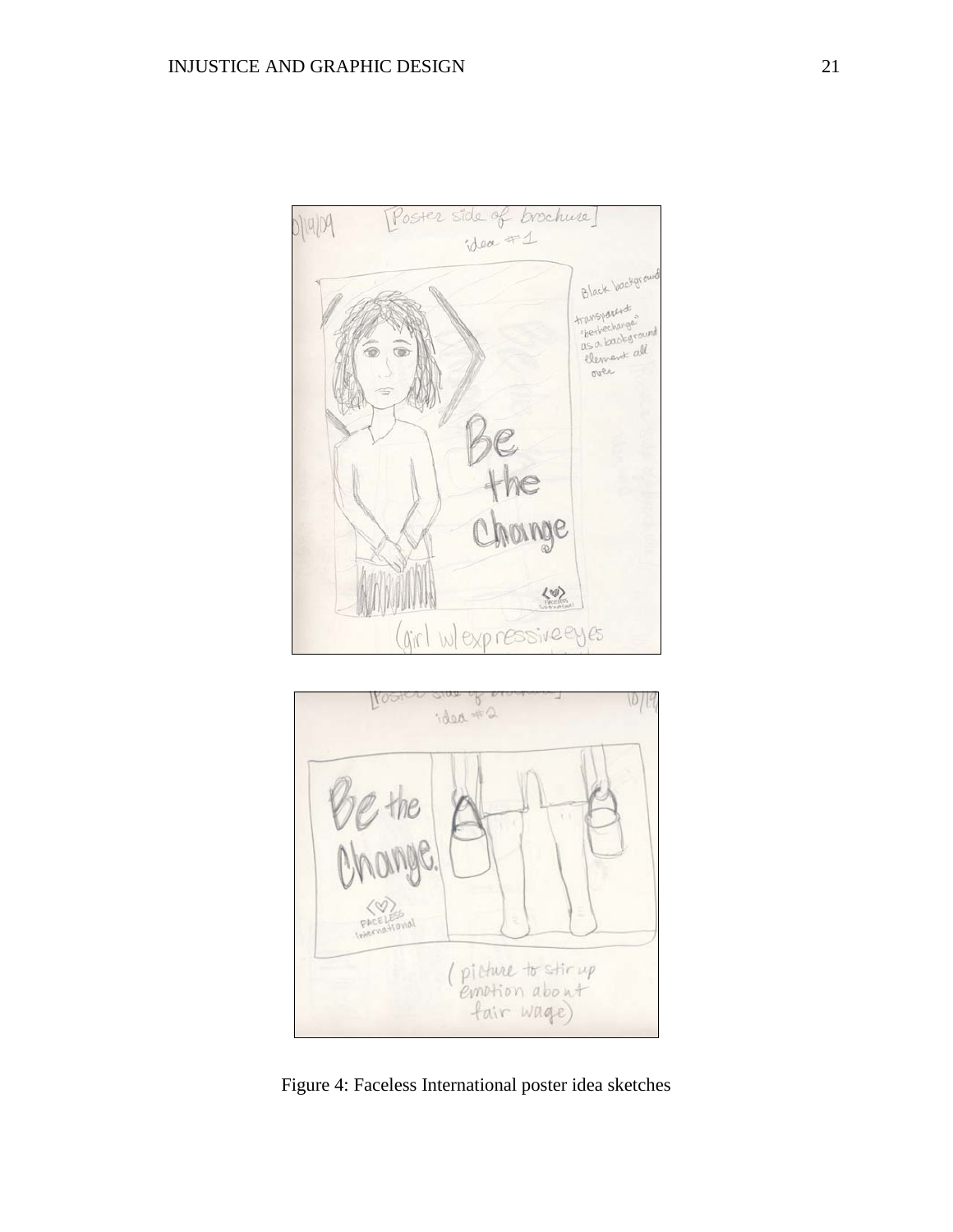

Figure 5: Identity Package: Letterhead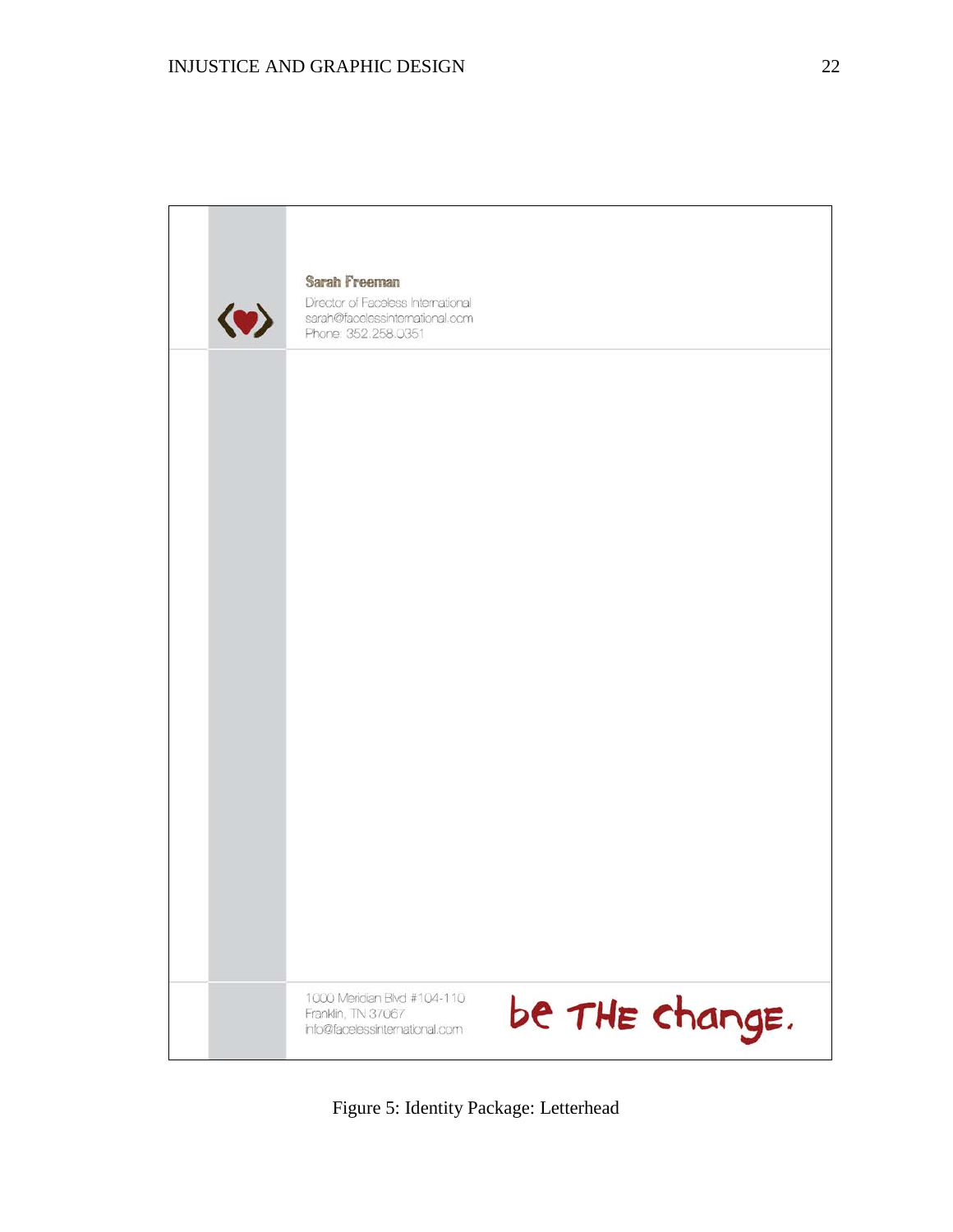

Figure 6: Identity Package: Business card



Figure 7: Identity Package: Envelope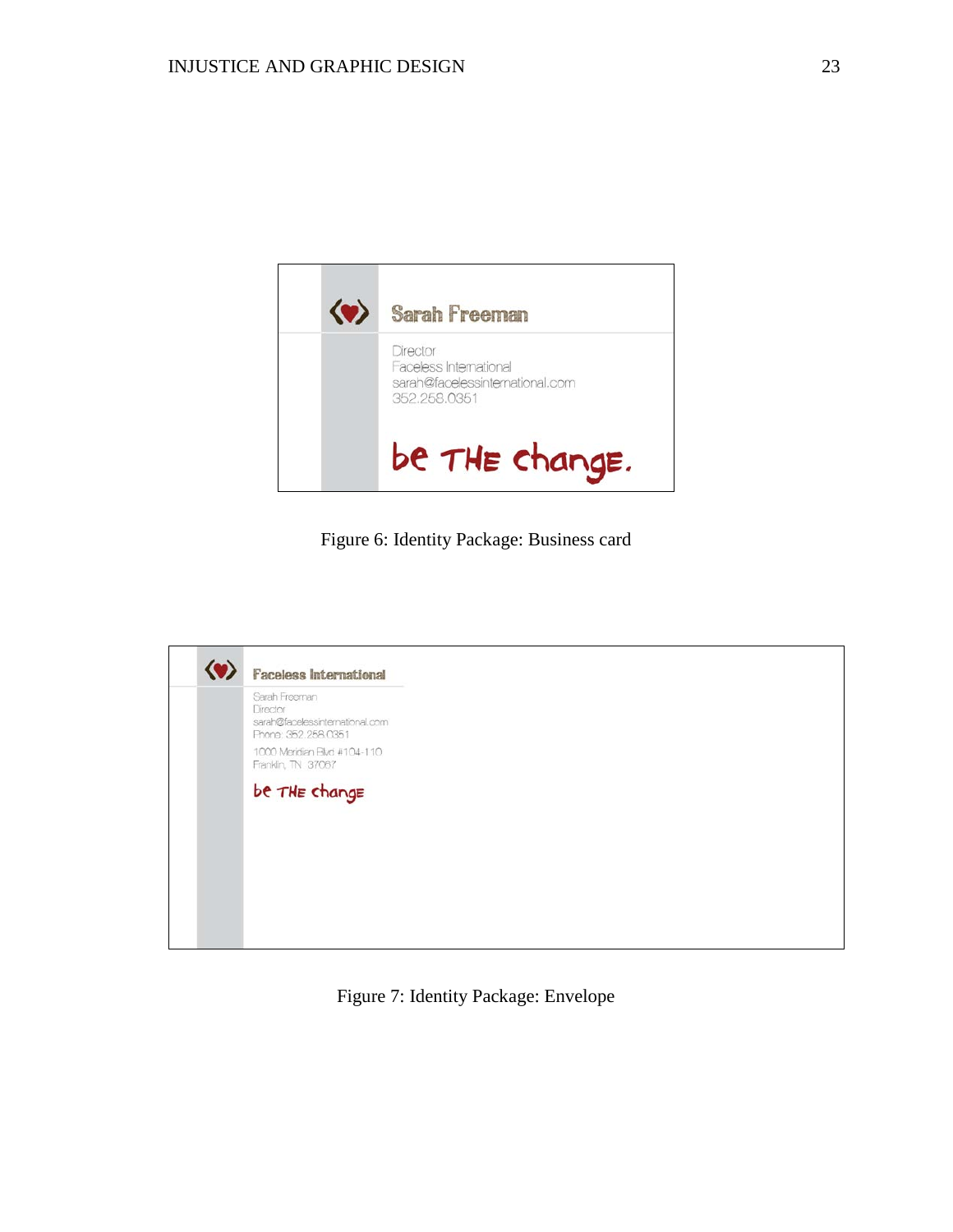Along with this desire to put a<br>face on the faceless, we want to<br>empower you. We have partnered with several in the music industry<br>to allow them to use their obvious YOUR TURN. talent. But we want you to use your talents as well. Whether it<br>be with your artistic talent, your<br>organizational talent, or your caring Faceless International exists for one reason: we want you to get involved. Whether that be to get involved in beart - we all have the ability to<br>make known the faceless. We all<br>have the ability to be the change. We your community, your state, your country, or the world, we want to empower you to make a difference. are here to give you the opportunity to be a voice. We would love to have<br>you use your gifts on one of our trips as we learn about the faceless START TO MAKE A DIFFERENCE. around the world. But we would also<br>like to connect you with other quality YOUR LIFE CHANGED. WILL **BE** organizations that are here in our own country putting a face on the<br>faceless that get ignored everyday. WILL THEN YOU BECOME THE CHANGE.  $\langle \bullet \rangle$ SS373204 THOIR VISNE П  $103$ 님 7 Faceless International aims to defend the plight of exploited people worldwide who have gone faceless and unknown for DONE far too long. We exist to raise awareness about social issues happening throughout the global community. We provide first hand experience and education through trips around the world and solution-based opportunities through regional resources. 6 E To  $H \triangle 8$ **AETHING** O F  $\triangle$  G COST 部型 **ABOUT** FACELESS: Faceless International was co-created by Stephen Christian of Anberlin along with his two friends, Seth and Sarah. While the three were on a humanitarian trip together in Haiti, they realized the positive impact the trip not only had on them, but also on the lives of the friends joining them. It was in Jacmel, Haiti that Faceless International was born. The purpose behind Faceless is simple. We want to put a face on the many people in our own country and around the world who have gone faceless, or unknown, for so long. Everyday in our own country, people pass by many who are struggling. Each day around the world, people ignore the plight of millions who have no food, no clean water, no education or even no freedom.

Figure 8: Faceless International brochure design (front, unfolded)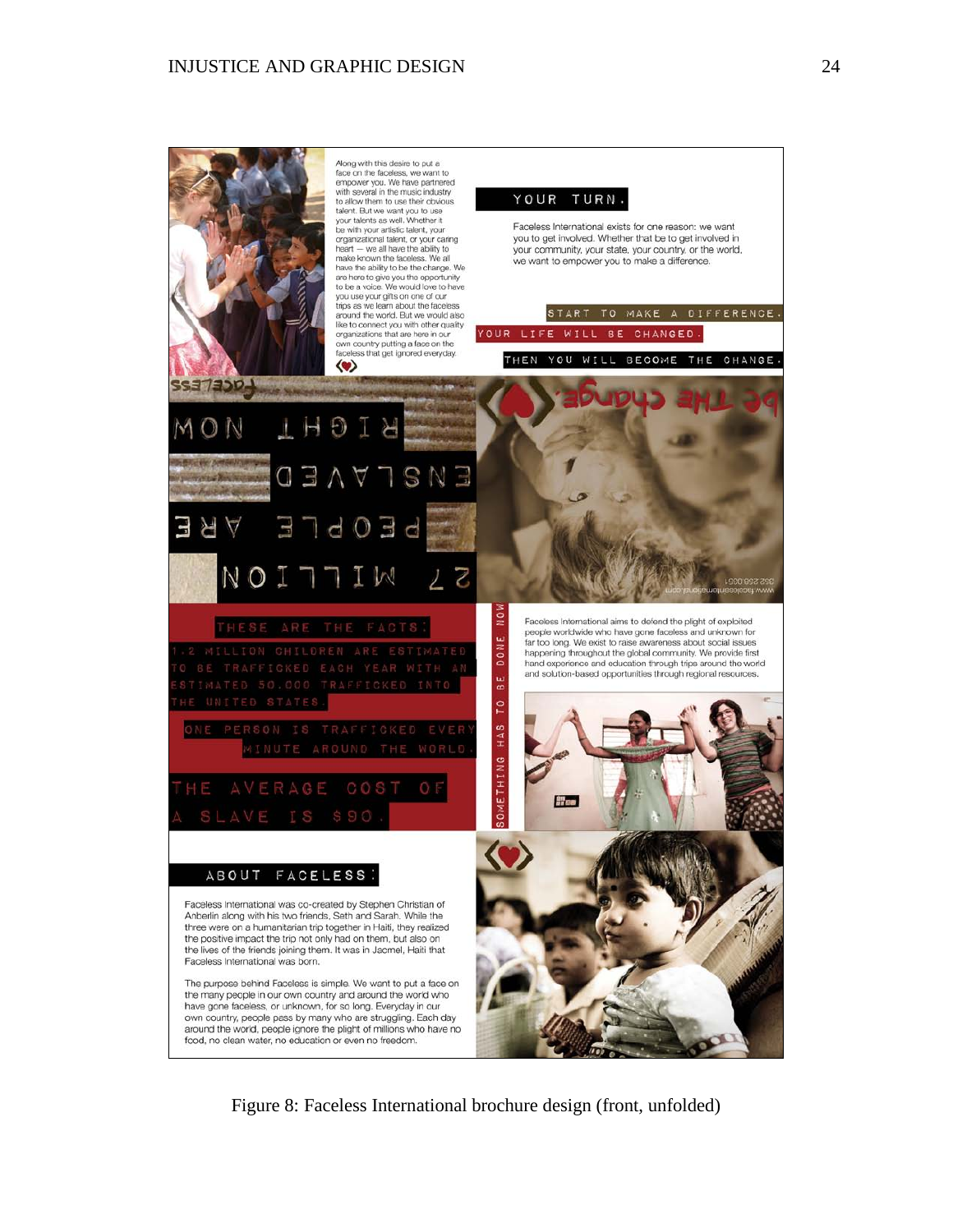

Figure 9: Faceless International brochure design (back)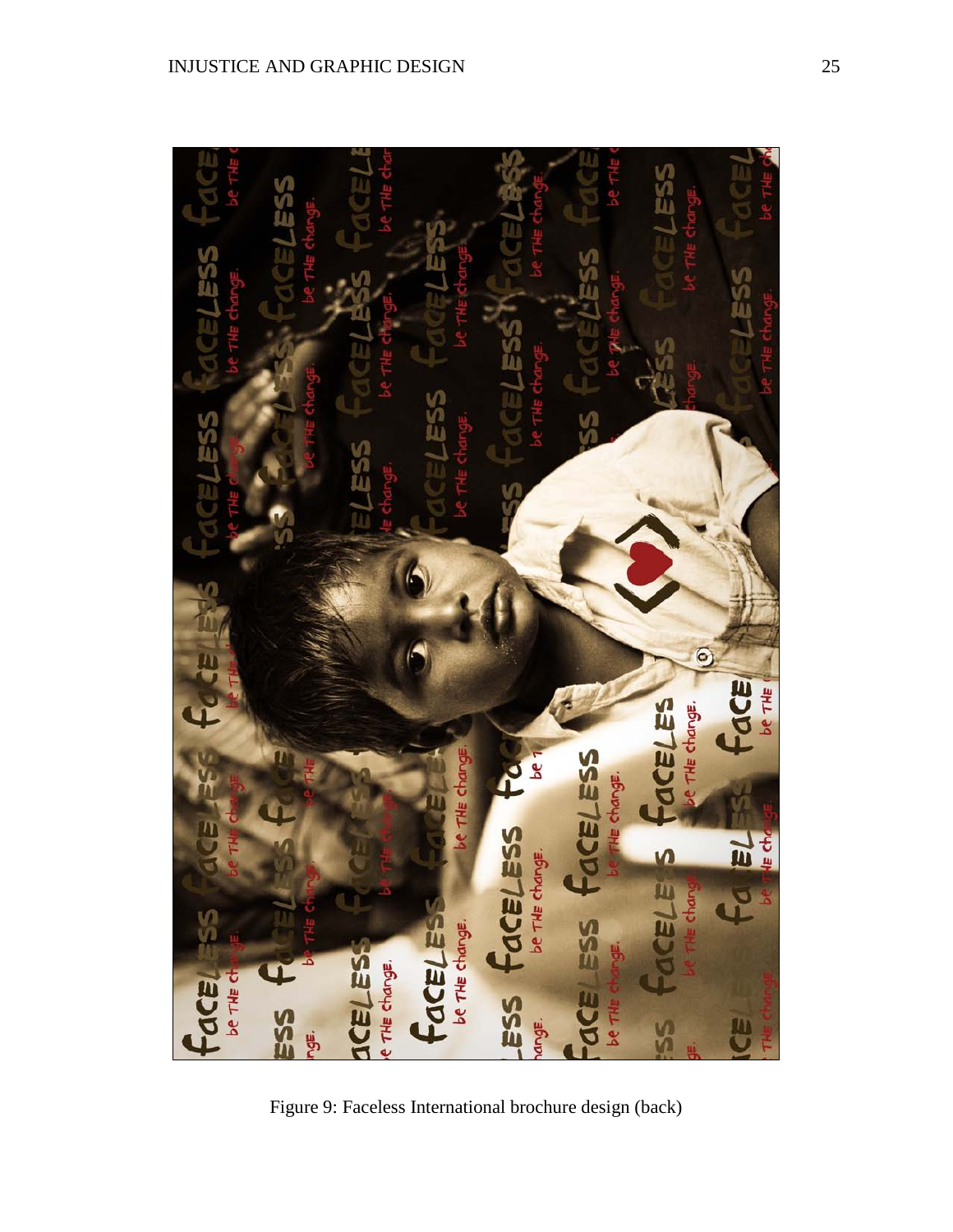

# **LOS ANGELES**

# March 4th-7th & March 11th-14th

Los Angeles is one of the top three cities in the country for Human Trafficking. In L.A., we will work with the Center for Abolishing Slavery and Trafficking (CAST) and the Dream Center, who has recently started a safehouse for trafficking victims.

# **NASHVILLE**

# March 18th-21st & March 25th-28th

Nashville is one of the few cities in the country that the UN has declared to be a "safe place" for refugees. Nashville is also the home for Faceless! We are excited to welcome you here for both reasons! We will be working with Not For Sale's Nashville branch and various international people groups who are at high risk for human trafficking.

Both trips will feature great speakers and lots of interaction with people who have the same heart for providing freedom to everyone.

Email us at info@facelessinternational.com for more details.

Figure 10: Faceless International trip postcard-sized handout (front and back)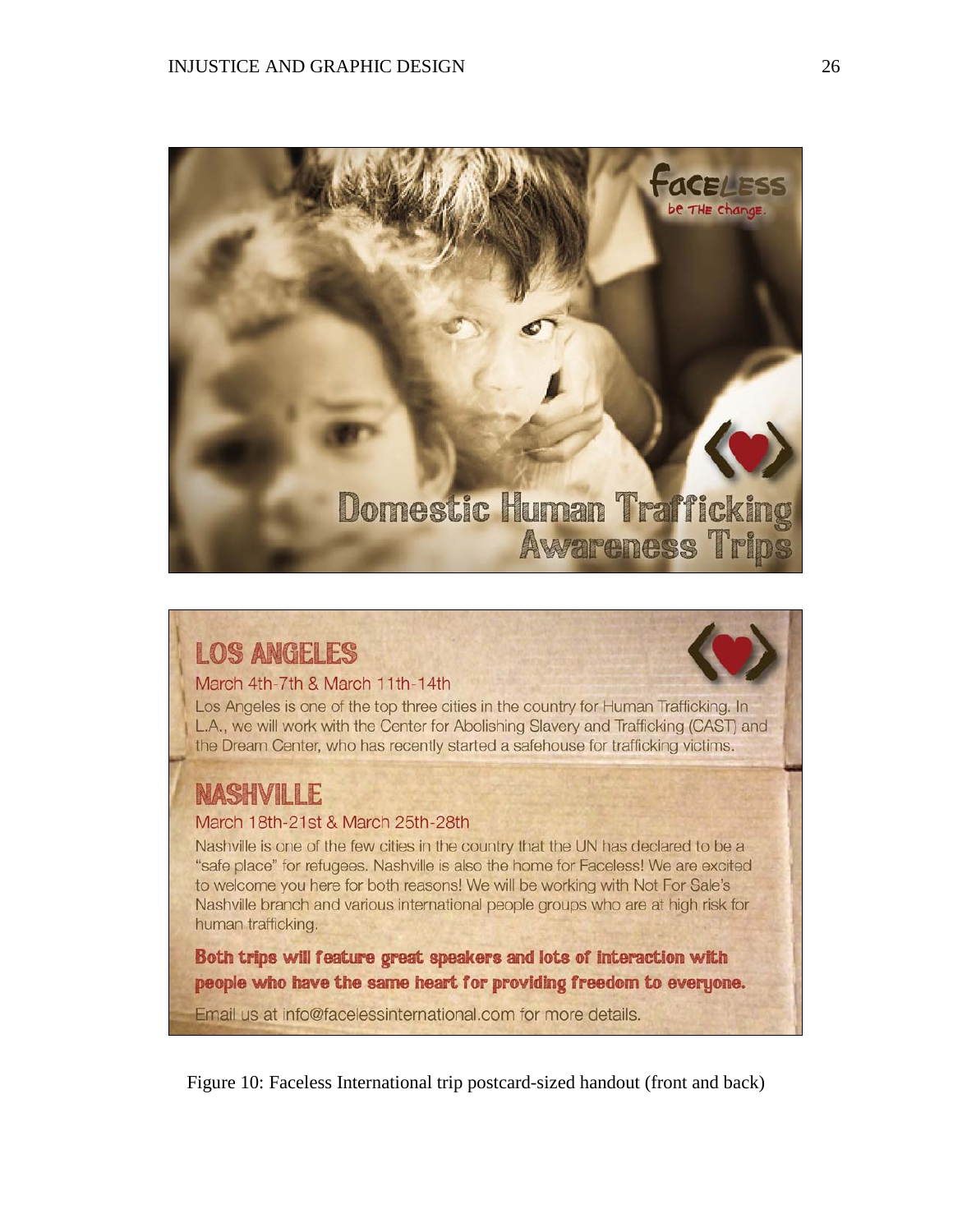#### References

- Arnheim, Rudolf. (1974). *Art and visual perception: A psychology of the creative eye*. Berkeley, CA: University of California.
- Arnston, Amy E. (1998). *Graphic design basics Third ed.*. Orlando, FL: Harcourt Brace College.
- Crawford, Tad and Kopelman, Arie. (1981). *Selling your graphic design and illustration*. New York, NY: St. Martin's.
- Dawson, Scott, ed. (2006). *The complete evangelism guidebook*. Grand Rapids, Michigan: Baker Books.
- Dowse, R. (2004). Using visuals to communicate medicine information to patients with low literacy. *Adult learning, 15*, 22-25.
- Drew, John T. and Mayer, Sarah A. (2005). *Color management: A comprehensive guide for graphic designers*. United Kingdom: RotoVision.
- "The Emancipation Network." 2009. Retrieved from [<http://store.madebysurvivors.com/>](http://store.madebysurvivors.com/) on 9/27/09.
- Faceless International. (2008). *About*. Retrieved from [<http://www.facelessinternational.com/content/about.php>](http://www.facelessinternational.com/content/about.php) on 9/27/09.
- Farmer, L. (2007). I see, I do: Persuasive messages and visual literacy. *MultiMedia & Internet@Schools, 14*(4), 30-33.
- Haugen, Gary A. (2009). *Good news about injustice*. Illinois: InterVarsity Press.
- Heller, Steven. (1999). *Design literacy (continued)*. New York, NY: Allworth.
- Heller, Steven. (2002). *The graphic design reader*. New York, NY: Allworth.
- Holtzschue, Linda, and Noriega, Edward. (1997). *Design fundamentals for the digital age*. New York, NY: John Wiley & Sons, Inc.